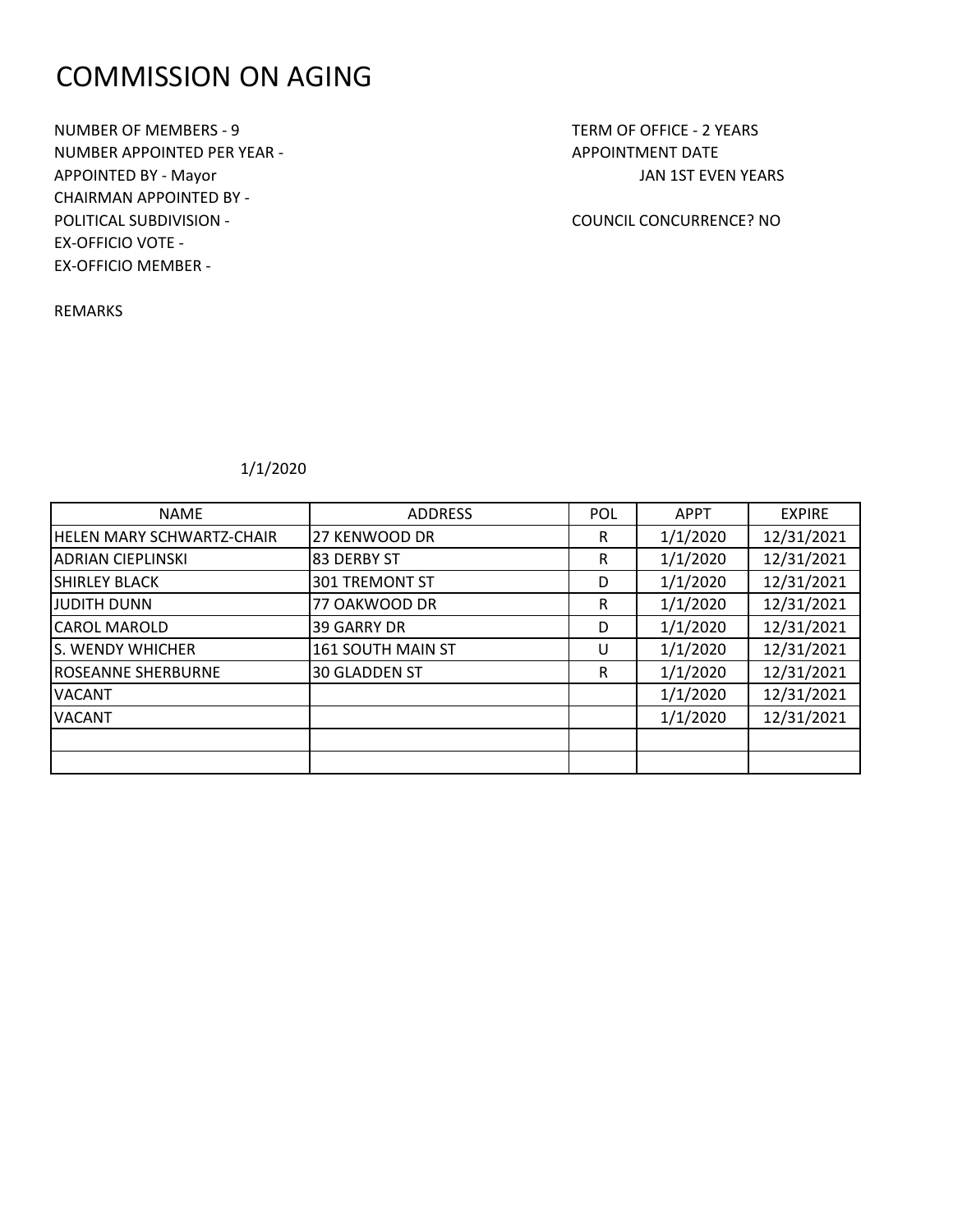# COMMISSION ON THE ARTS

NUMBER OF MEMBERS - 9 TERM OF OFFICE - 2 YEARS NUMBER APPOINTED PER YEAR - APPOINTMENT DATE APPOINTED BY - Mayor JAN 1ST EVEN YEARS CHAIRMAN APPOINTED BY - POLITICAL SUBDIVISION - COUNCIL CONCURRENCE? NO EX-OFFICIO VOTE - EX-OFFICIO MEMBER -

REMARKS COMMISSION SET TO 9 EFFECTIVE JAN 2016

| <b>NAME</b>               | <b>ADDRESS</b>               | <b>POL</b> | <b>APPT</b> | <b>EXPIRE</b> |
|---------------------------|------------------------------|------------|-------------|---------------|
| ALEXANDRA FISCHBEIN-CHAIR | <b>135 BRITTANY FARMS RD</b> | D          | 1/1/2018    | 12/31/2019    |
| <b>FRANK BRADLEY</b>      | 188 VANCE ST                 | D          | 1/1/2018    | 12/31/2019    |
| <b>DUANE PIERRE</b>       | 91 CHAPMAN ST                | U          | 1/1/2018    | 12/31/2019    |
| <b>FELICIA LEONE</b>      | <b>75 HARRISON ST</b>        | D          | 1/1/2018    | 12/31/2019    |
| <b>DALE WHALEN</b>        | 266 STANWOOD DR              | R          | 1/1/2018    | 12/31/2019    |
| <b>RICHARD CHARNICK</b>   | 805 EAST ST                  | D          | 1/1/2018    | 12/31/2019    |
| <b>LESLIE WHITE</b>       | 36 WESTWOOD DR               | R          | 1/1/2018    | 12/31/2019    |
| <b>PAWEL FIGAT</b>        | 50 COLT ST                   | U          | 1/1/2018    | 12/31/2019    |
| <b>VACANT</b>             |                              |            | 1/1/2018    | 12/31/2019    |
|                           |                              |            |             |               |
|                           |                              |            |             |               |
|                           |                              |            |             |               |
|                           |                              |            |             |               |
|                           |                              |            |             |               |
|                           |                              |            |             |               |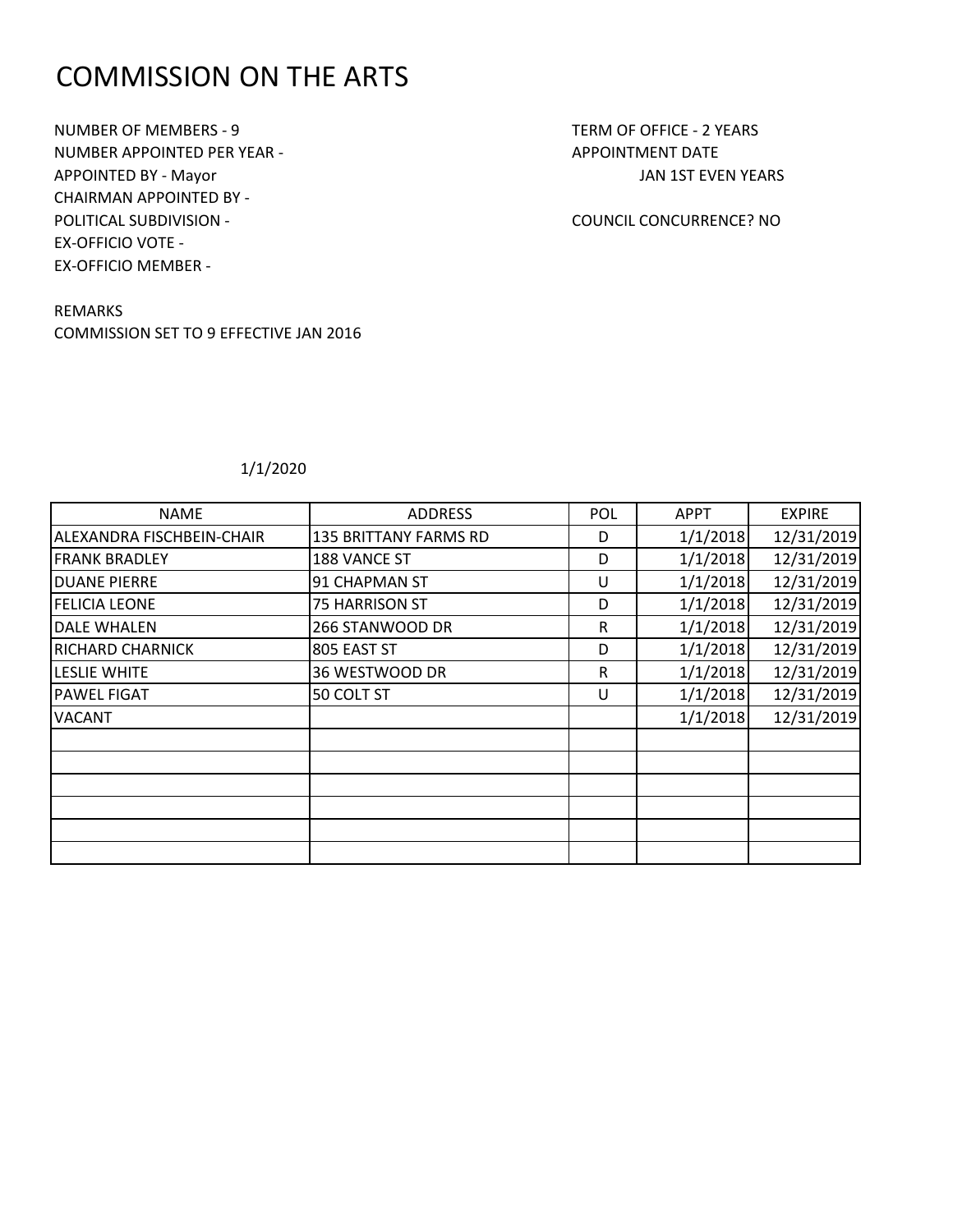# CITY PLAN COMMISSION

NUMBER OF MEMBERS - 7 TERM OF OFFICE - 2 YEARS NUMBER APPOINTED PER YEAR - APPOINTMENT DATE APPOINTED BY - Mayor JAN 1ST EVEN YEARS CHAIRMAN APPOINTED BY - COMMISSION POLITICAL SUBDIVISION - COUNCIL CONCURRENCE? NO EX-OFFICIO VOTE - EX-OFFICIO MEMBER -

REMARKS STATE STATUTES 9-167a

| <b>NAME</b>             | <b>ADDRESS</b>               | <b>POL</b> | <b>APPT</b> | <b>EXPIRE</b> |
|-------------------------|------------------------------|------------|-------------|---------------|
| EILEEN GORCZYCA-CHAIR   | <b>584 BLACK ROCK AVE</b>    | R          | 1/1/2020    | 12/31/2021    |
| <b>G. GEOFFREY BRAY</b> | 591 LINCOLN ST               | R          | 1/1/2020    | 12/31/2021    |
| <b>CRAIG DIANGELO</b>   | <b>150 BRITTANY FARMS RD</b> | R          | 1/1/2020    | 12/31/2021    |
| <b>IHOMER WHITE</b>     | 36 WESTWOOD DR               | R          | 1/1/2020    | 12/31/2021    |
| DOMINICK PALMISANO      | <b>19 EASTWICK CT</b>        | D          | 1/1/2020    | 12/31/2021    |
| MARY-JEAN WASLEY        | 90 LINCOLN ST                | R          | 1/1/2020    | 12/31/2021    |
| Vacant                  |                              |            | 1/1/2020    | 12/31/2021    |
|                         |                              |            |             |               |
|                         |                              |            |             |               |
|                         |                              |            |             |               |
|                         |                              |            |             |               |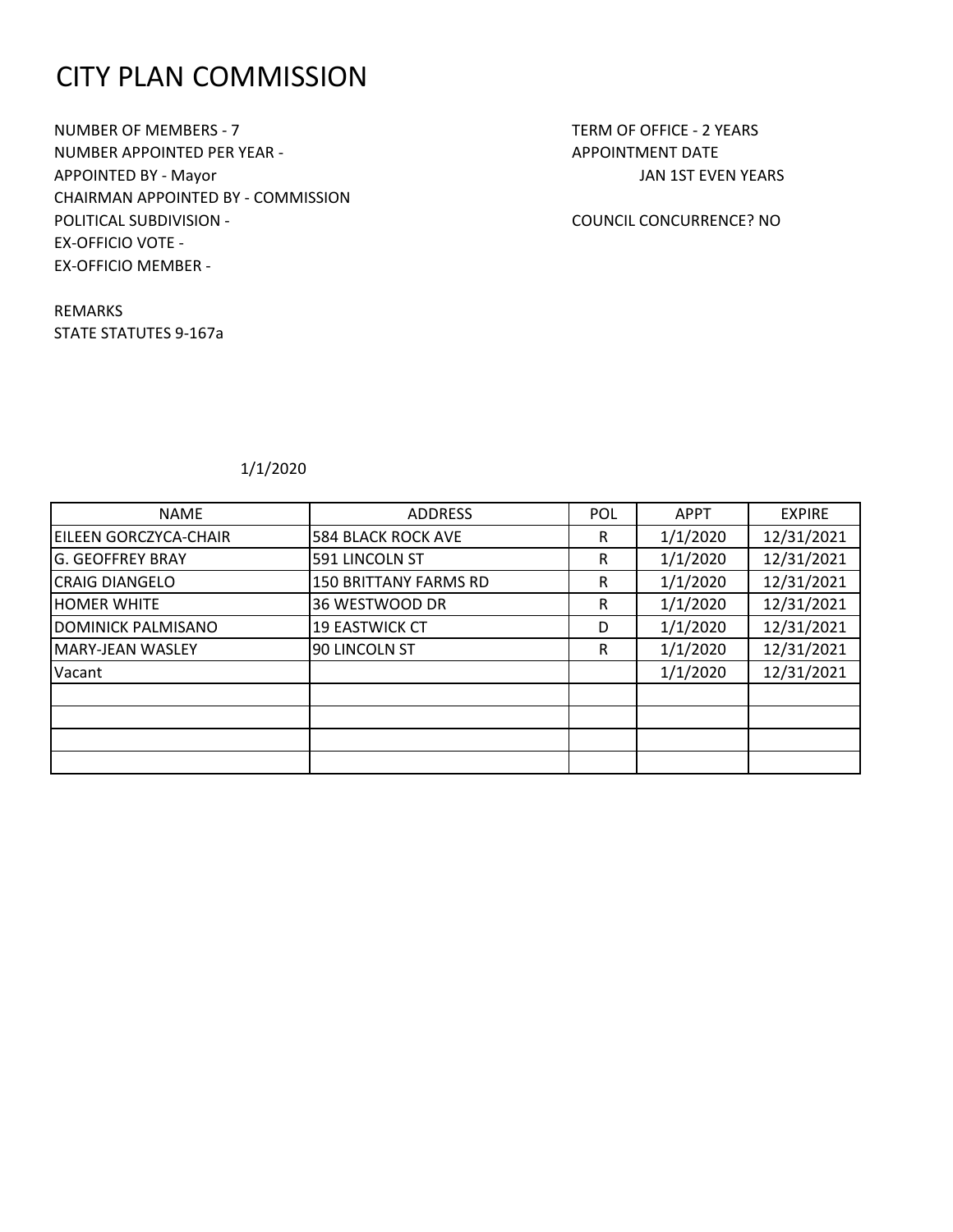# CIVIL SERVICE COMMISSION

NUMBER OF MEMBERS - 5 TERM OF OFFICE - 2 YEARS NUMBER APPOINTED PER YEAR - APPOINTMENT DATE APPOINTED BY - MAYOR JAN 1ST EVEN YEARS CHAIRMAN APPOINTED BY - POLITICAL SUBDIVISION - COUNCIL CONCURRENCE? NO EX-OFFICIO VOTE - EX-OFFICIO MEMBER -

REMARKS

| <b>NAME</b>               | <b>ADDRESS</b>       | <b>POL</b> | <b>APPT</b> | <b>EXPIRE</b> |
|---------------------------|----------------------|------------|-------------|---------------|
| <b>ANTHONY CANE-CHAIR</b> | 110 BROOK ST         | R          | 1/1/2020    | 12/31/2021    |
| <b>MARIANNE SALERNO</b>   | 80 JONES DR          | D          | 1/1/2020    | 12/31/2021    |
| <b>ROGER PETERSON</b>     | 155 EAST ST          | R          | 1/1/2020    | 12/31/2021    |
| <b>JANET PEICHERT</b>     | <b>33 ANDREWS ST</b> | R          | 1/1/2020    | 12/31/2021    |
| vacant                    |                      |            | 1/1/2020    | 12/31/2021    |
|                           |                      |            |             |               |
|                           |                      |            |             |               |
|                           |                      |            |             |               |
|                           |                      |            |             |               |
|                           |                      |            |             |               |
|                           |                      |            |             |               |
|                           |                      |            |             |               |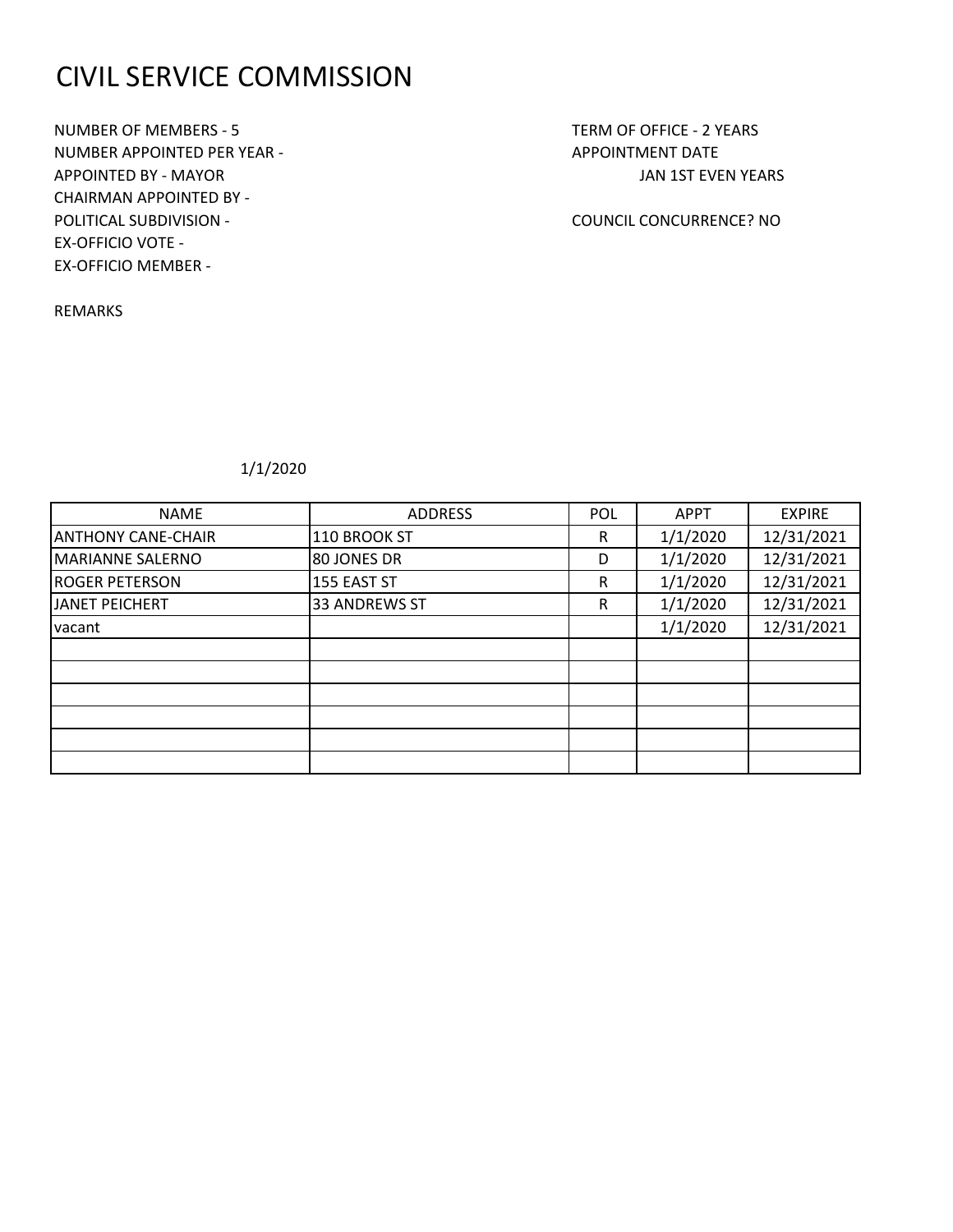# COMMISSION COMMUNITY NEIGHBORHOOD DEV

NUMBER OF MEMBERS - 11 TERM OF OFFICE - 2 YEARS NUMBER APPOINTED PER YEAR - APPOINTMENT DATE APPOINTED BY - MAYOR JAN 1ST EVEN YEARS CHAIRMAN APPOINTED BY - MAYOR POLITICAL SUBDIVISION - COUNCIL CONCURRENCE? NO EX-OFFICIO VOTE - EX-OFFICIO MEMBER -

REMARKS 3/10/10 CC APPROVAL SEE EXECUTIVE ORDER NO. 90-1

| <b>NAME</b>                  | <b>ADDRESS</b>           | <b>POL</b> | <b>APPT</b> | <b>EXPIRE</b> |
|------------------------------|--------------------------|------------|-------------|---------------|
| <b>ALPHONSE WRIGHT-CHAIR</b> | 70 GREENWOOD ST          | U          | 1/1/2018    | 12/31/2019    |
| <b>DAVID BUCKWELL</b>        | 96 FOREST ST             | R          | 1/1/2018    | 12/31/2019    |
| <b>LUCY SNOW</b>             | <b>50 KENSINGTON AVE</b> | R          | 1/1/2018    | 12/31/2019    |
| <b>CLIFFORD PARKER</b>       | 279 GLEN ST              | U          | 1/1/2018    | 12/31/2019    |
| <b>DESIREE ACOSTA</b>        | 193 AMHERST ST           |            | 1/1/2018    | 12/31/2019    |
| <b>NORMAN DORVAL</b>         | 104 HIGHRIDGE RD         | R          | 1/1/2018    | 12/31/2019    |
| <b>NARGES PIREH</b>          | <b>29 VICTORIA RD</b>    | R          | 1/1/2018    | 12/31/2019    |
| <b>ANDRIANNA BAEZ</b>        | 347 CHERRY ST            | R          | 1/1/2018    | 12/31/2019    |
| <b>SHERYL MALA</b>           | 77 BELRIDGE RD           | R          | 1/1/2018    | 12/31/2019    |
| <b>LOUISE BELKIN</b>         | 95 WESTWOOD DR           | R          | 1/1/2018    | 12/31/2019    |
| <b>DANIEL DAVIS</b>          | 131 CLEVELAND ST         | R          | 1/1/2018    | 12/31/2019    |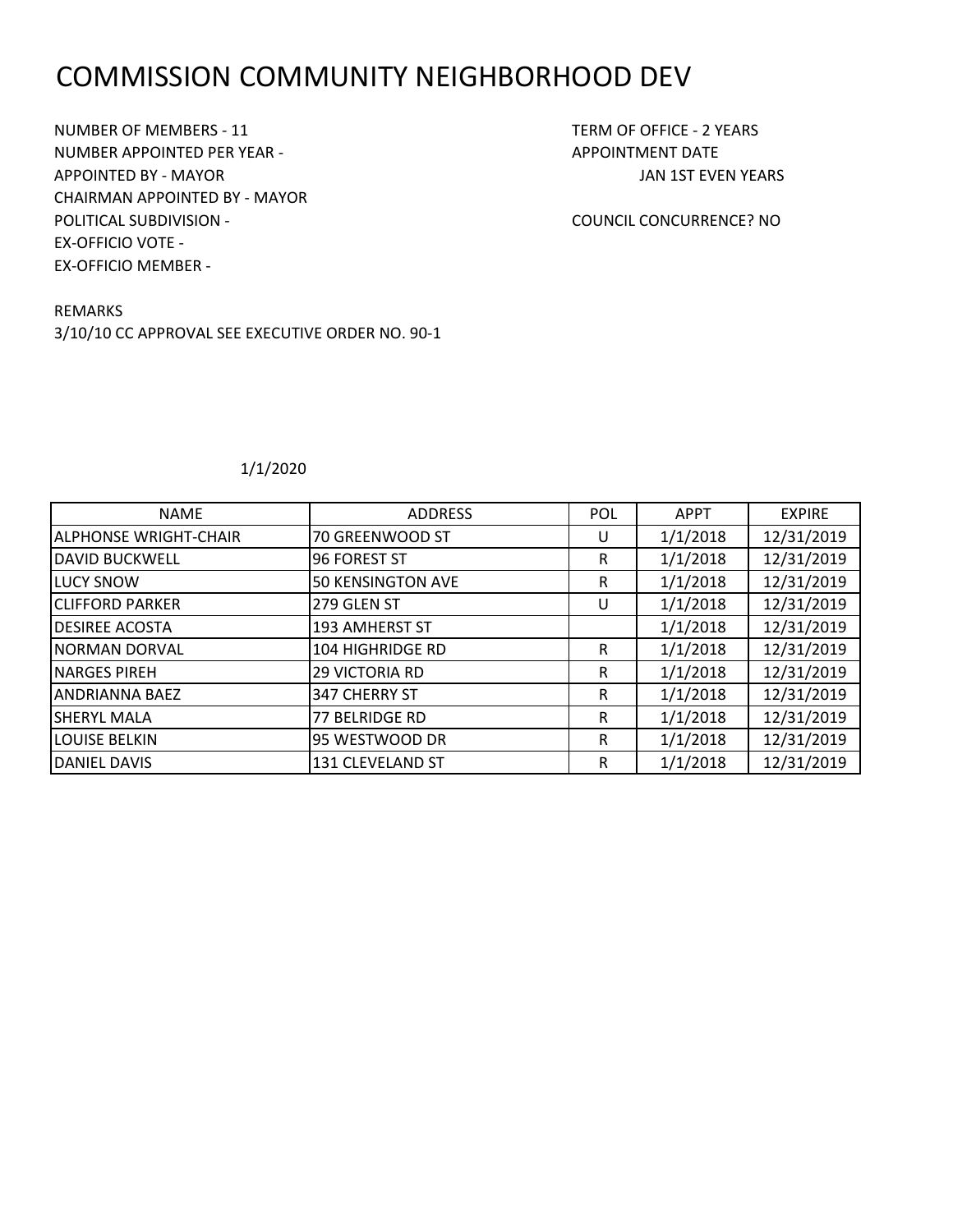# CONSERVATION COMMISSION

NUMBER OF MEMBERS - 7 TERM OF OFFICE - 2 YEARS NUMBER APPOINTED PER YEAR - APPOINTMENT DATE APPOINTED BY - MAYOR JAN 1ST EVEN YEARS CHAIRMAN APPOINTED BY - POLITICAL SUBDIVISION - NOT MORE THAN 5 FROM 1 PARTY COUNCIL CONCURRENCE? NO EX-OFFICIO VOTE - EX-OFFICIO MEMBER -

REMARKS RESOLUTION #4915 OCT 29 1964

| <b>NAME</b>                | <b>ADDRESS</b>      | <b>POL</b> | <b>APPT</b> | <b>EXPIRE</b> |
|----------------------------|---------------------|------------|-------------|---------------|
| <b>ELIZABETH KING</b>      | 37 WELLINGTON ST    | D          | 1/1/2020    | 12/31/2021    |
| <b>RICHARD SUPRYNOWICZ</b> | 170 GOLD ST         | D          | 1/1/2020    | 12/31/2021    |
| <b>WILLIE JUSTINIANO</b>   | <b>72 MONROE ST</b> | D          | 1/1/2020    | 12/31/2021    |
| <b>VACANT</b>              |                     |            | 1/1/2020    | 12/31/2021    |
| <b>VACANT</b>              |                     |            | 1/1/2020    | 12/31/2021    |
| <b>VACANT</b>              |                     |            | 1/1/2020    | 12/31/2021    |
| <b>VACANT</b>              |                     |            | 1/1/2020    | 12/31/2021    |
|                            |                     |            |             |               |
|                            |                     |            |             |               |
|                            |                     |            |             |               |
|                            |                     |            |             |               |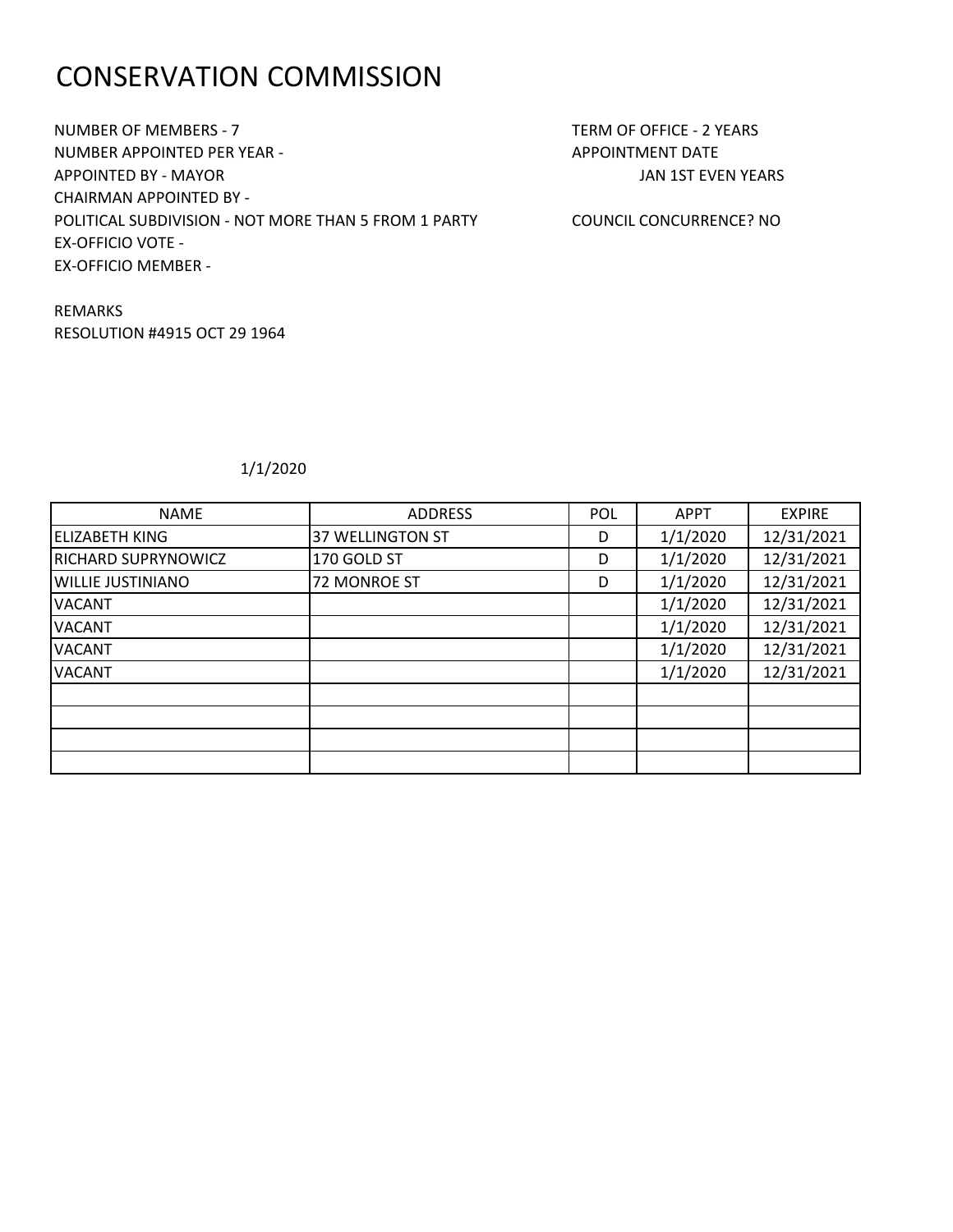### COMMISSION ON PERSON WITH DISABILITIES

NUMBER OF MEMBERS - 7\* TERM OF OFFICE - 2 YEARS NUMBER APPOINTED PER YEAR - APPOINTMENT DATE APPOINTED BY - MAYOR JAN 1ST EVEN YEARS CHAIRMAN APPOINTED BY - POLITICAL SUBDIVISION - COUNCIL CONCURRENCE? NO EX-OFFICIO VOTE - EX-OFFICIO MEMBER -

#### REMARKS

\* AT LEAST 4 HANDICAPPED PERSONS

| <b>NAME</b>              | <b>ADDRESS</b>            | <b>POL</b> | <b>APPT</b> | <b>EXPIRE</b> |
|--------------------------|---------------------------|------------|-------------|---------------|
| ANTONIO ORRIOLA-CHAIR    | <b>34 RICHARD ST</b>      | U          | 1/1/2020    | 12/31/2021    |
| TRACEY KRALIK            | <b>15 PIERREMOUNT AVE</b> | U          | 1/1/2020    | 12/31/2021    |
| <b>ROBIN WASHBURN</b>    | 43 WILSON ST              | D          | 1/1/2020    | 12/31/2021    |
| <b>ALICIA ROSTKOWSKI</b> | <b>23 CHARLENE DR</b>     | D          | 1/1/2020    | 12/31/2021    |
| <b>ROBERT BERRIAULT</b>  | 195 HARTFORD RD           | D          | 1/1/2020    | 12/31/2021    |
| YVONNE MUNIZ             | 55 MARLIN RD              | D          | 1/1/2020    | 12/31/2021    |
| <b>MELODY RIVERA</b>     | <b>82 LORRAINE ST</b>     | IT         | 1/1/2020    | 12/31/2021    |
|                          |                           |            |             |               |
|                          |                           |            |             |               |
|                          |                           |            |             |               |
|                          |                           |            |             |               |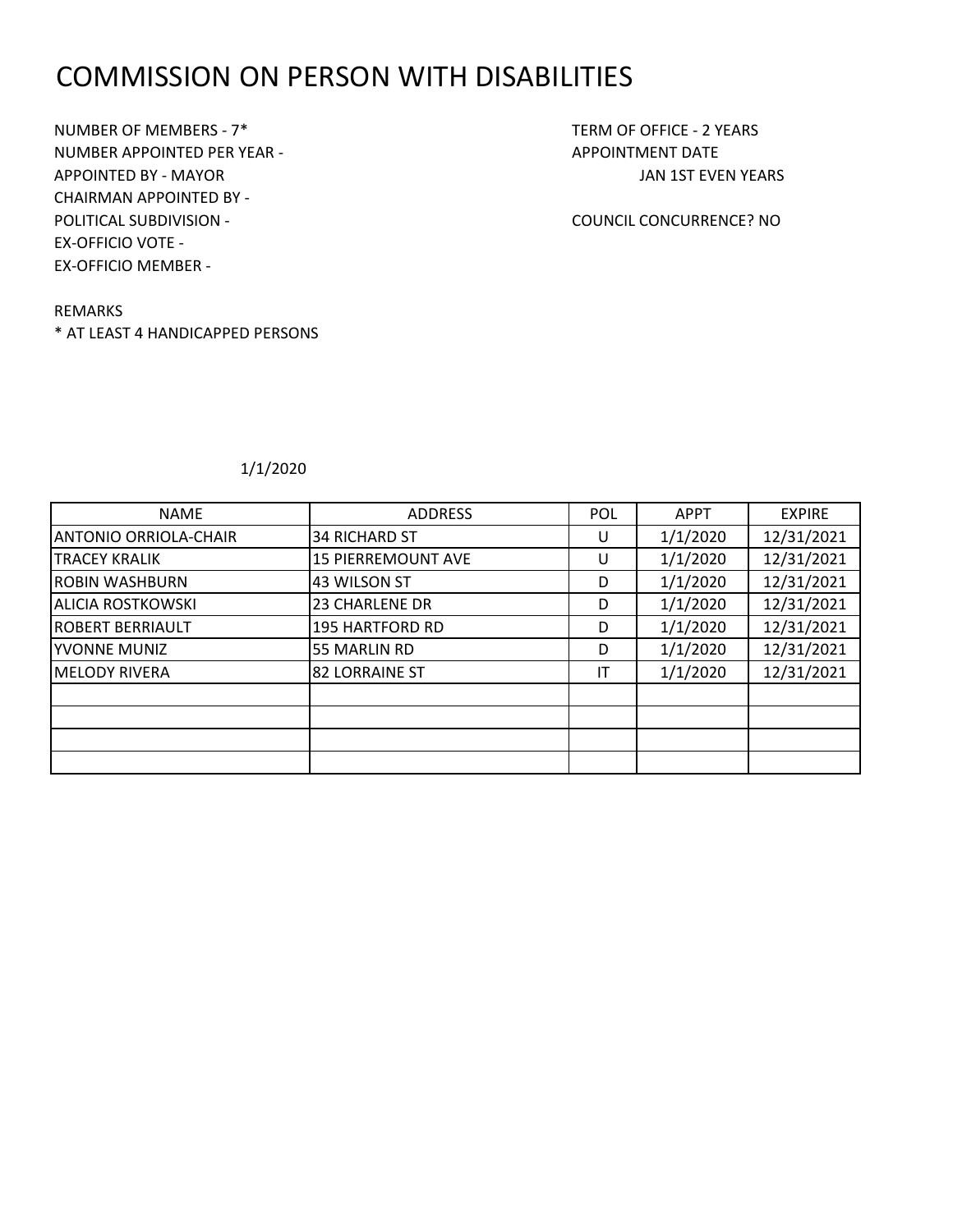### BOARD OF EDUCATION

NUMBER OF MEMBERS - 10 TERM OF OFFICE - 4 YEARS NUMBER ELECTED BIENNIALLY -5 APPOINTMENT DATE

CHAIRMAN APPOINTED BY - BOARD **CHAIRMAN APPOINTED BY - BOARD** POLITICAL SUBDIVISION - 3 from each party nominated COUNCIL CONCURRENCE? Only every odd year. Top 5 are elected. Vacancies EX-OFFICIO MEMBER - Mayor

REMARKS

ELECTED NOVEMBER

### 1/1/2020

| <b>NAME</b>            | <b>ADDRESS</b>       | POL | <b>APPT</b> | <b>EXPIRE</b> |
|------------------------|----------------------|-----|-------------|---------------|
| <b>ANNIE S. PARKER</b> | 297 GLEN ST          | D   | 11/14/2017  | 11/9/2021     |
| <b>VIOLET SIMS</b>     | 77 ADAMS ST          | D   | 11/14/2017  | 11/9/2021     |
| <b>GAYLE CONNOLLY</b>  | 2200 STANLEY ST      | R   | 11/12/2019  | 11/14/2023    |
| <b>MERRILL GAY</b>     | 37 SECOND ST         | D   | 11/12/2019  | 11/14/2023    |
| <b>MONICA DAWKINS</b>  | <b>63 KENNEDY DR</b> | D   | 11/12/2019  | 11/14/2023    |
| <b>DIANE LEJA</b>      | 218 CARLTON ST       | D   | 11/12/2019  | 11/14/2023    |
| <b>NANCY RODRIGUEZ</b> | 1254 SLATER RD       | R   | 11/14/2017  | 11/9/2021     |
| NICHOLAS MERCIER       | <b>61 SEXTON ST</b>  | R   | 11/14/2017  | 11/9/2021     |
| <b>DIANA REYES</b>     | 89 UPTON ST          | D   | 10/23/2019  | 11/9/2021     |
| <b>ANTHONY KANE</b>    | 41 BROOKSIDE RD      | R   | 11/12/2019  | 11/14/2023    |
|                        |                      |     |             |               |

ALL MEMBERS SWORN IN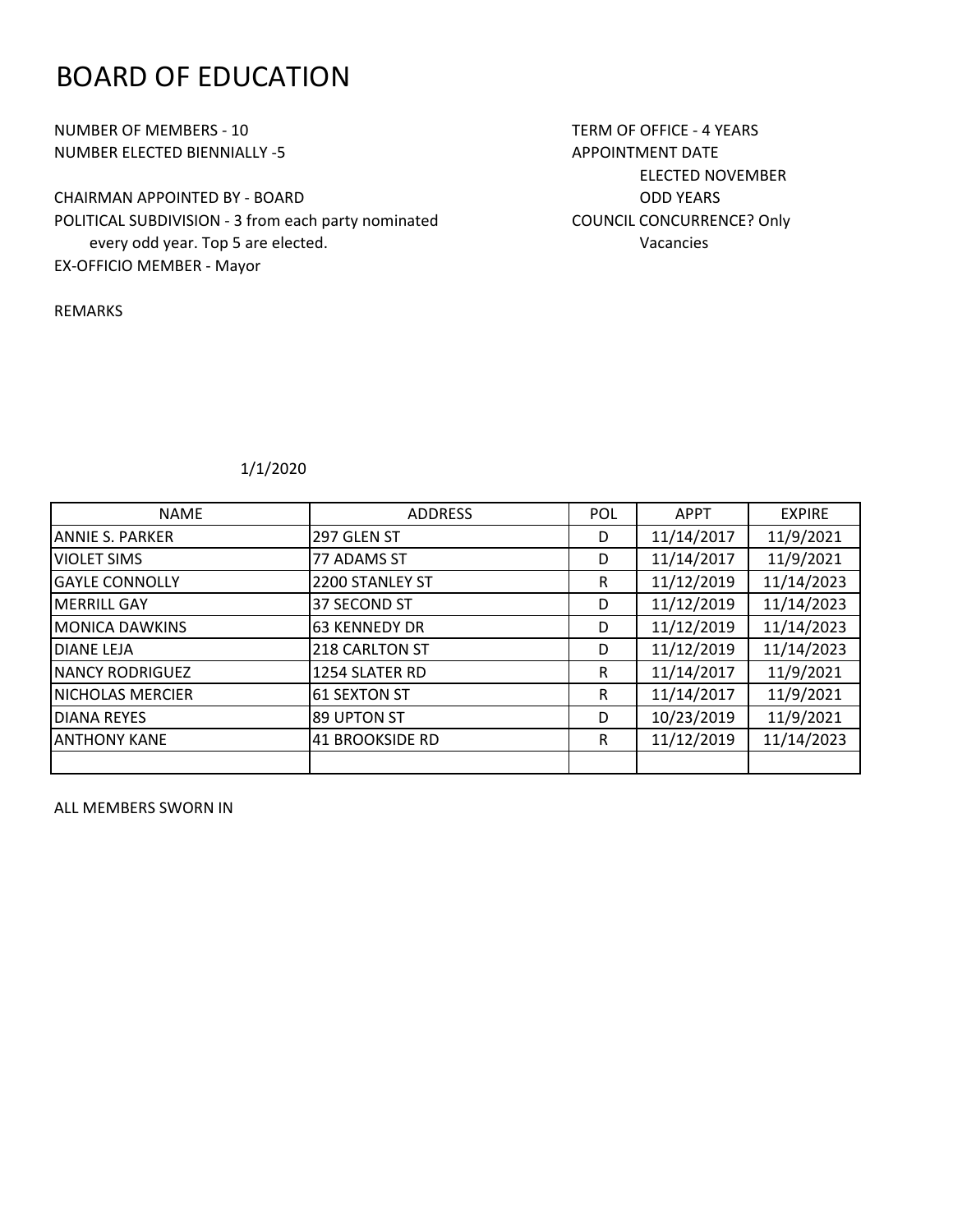## ETHICS COMMISSION

NUMBER OF MEMBERS - 5 TERM OF OFFICE - 2 YEARS NUMBER APPOINTED PER YEAR - APPOINTMENT DATE APPOINTED BY - MAYOR JAN 1ST EVEN YEARS CHAIRMAN APPOINTED BY - 3 YR TERM POLITICAL SUBDIVISION - COUNCIL CONCURRENCE? NO EX-OFFICIO VOTE - EX-OFFICIO MEMBER -

REMARKS Commission formed as needed

| <b>NAME</b>           | <b>ADDRESS</b>            | <b>POL</b> | <b>APPT</b> | <b>EXPIRE</b> |
|-----------------------|---------------------------|------------|-------------|---------------|
| <b>TODD SKUTNIK</b>   | 70 KENWOOD DR             | R          | 1/1/2020    | 12/31/2021    |
| JESSICA SFORZA        | 63 BROOKLAWN ST           | R          | 1/1/2020    | 12/31/2021    |
| <b>RALPH CHENEY</b>   | <b>6 KENT RD</b>          | R          | 1/1/2020    | 12/31/2021    |
| MICHELE STEWART-COPES | <b>281 ROCKY HILL AVE</b> | D          | 1/1/2020    | 12/31/2021    |
| <b>VACANT</b>         |                           |            | 1/1/2020    | 12/31/2021    |
|                       |                           |            |             |               |
|                       |                           |            |             |               |
|                       |                           |            |             |               |
|                       |                           |            |             |               |
|                       |                           |            |             |               |
|                       |                           |            |             |               |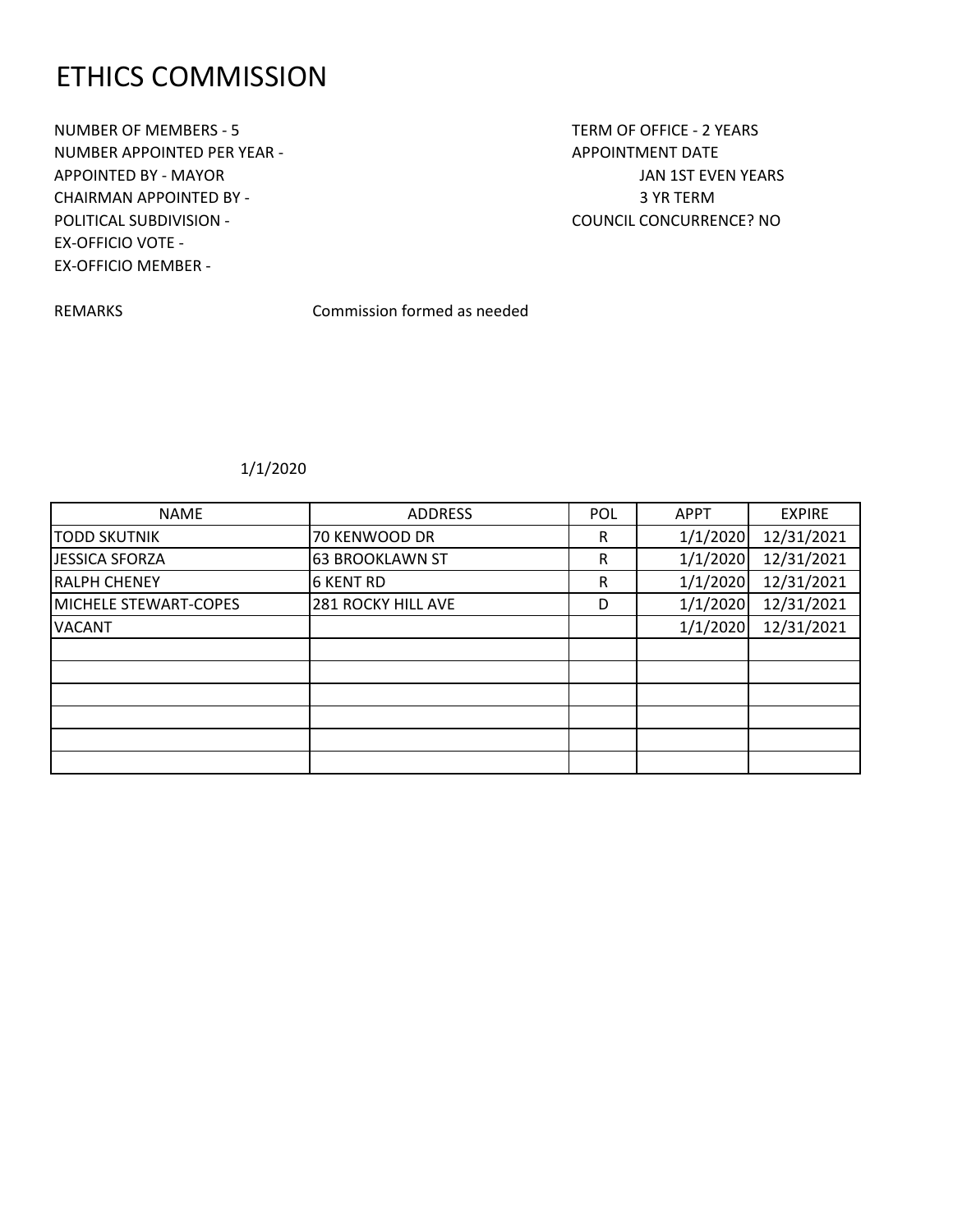## FAIR RENT COMMISSION

NUMBER OF MEMBERS - 9\* TERM OF OFFICE - 2 YEARS NUMBER APPOINTED PER YEAR - APPOINTMENT DATE APPOINTED BY - MAYOR JAN 1ST EVEN YEARS CHAIRMAN APPOINTED BY - MEMBERS POLITICAL SUBDIVISION - COUNCIL CONCURRENCE? NO EX-OFFICIO VOTE - EX-OFFICIO MEMBER -

REMARKS \* 3 - TENANTS / RENTERS 3 - LANDLORDS

3 - PROPERTY OWNERS

| <b>NAME</b>             | <b>ADDRESS</b>         | POL | <b>APPT</b> | <b>EXPIRE</b> |
|-------------------------|------------------------|-----|-------------|---------------|
| <b>TINA SANTANA</b>     | <b>59 S BURRITT ST</b> | D   | 1/1/2020    | 12/31/2021    |
| <b>DEVIONE TANKSLEY</b> | 210 GOVERNOR ST        |     | 1/1/2020    | 12/31/2021    |
| <b>ROY CENTENO</b>      | 289 SLATER RD          | D   | 1/1/2020    | 12/31/2021    |
| <b>FRANK MACCARONE</b>  | 23 KNOLLWOOD DR        | R   | 1/1/2020    | 12/31/2021    |
| <b>CATHY CHENEY</b>     | <b>6 KENT RD</b>       | R   | 1/1/2020    | 12/31/2021    |
| <b>VACANT</b>           |                        |     | 1/1/2020    | 12/31/2021    |
| <b>VACANT</b>           |                        |     | 1/1/2020    | 12/31/2021    |
| <b>VACANT</b>           |                        |     | 1/1/2020    | 12/31/2021    |
| <b>VACANT</b>           |                        |     | 1/1/2020    | 12/31/2021    |
|                         |                        |     |             |               |
|                         |                        |     |             |               |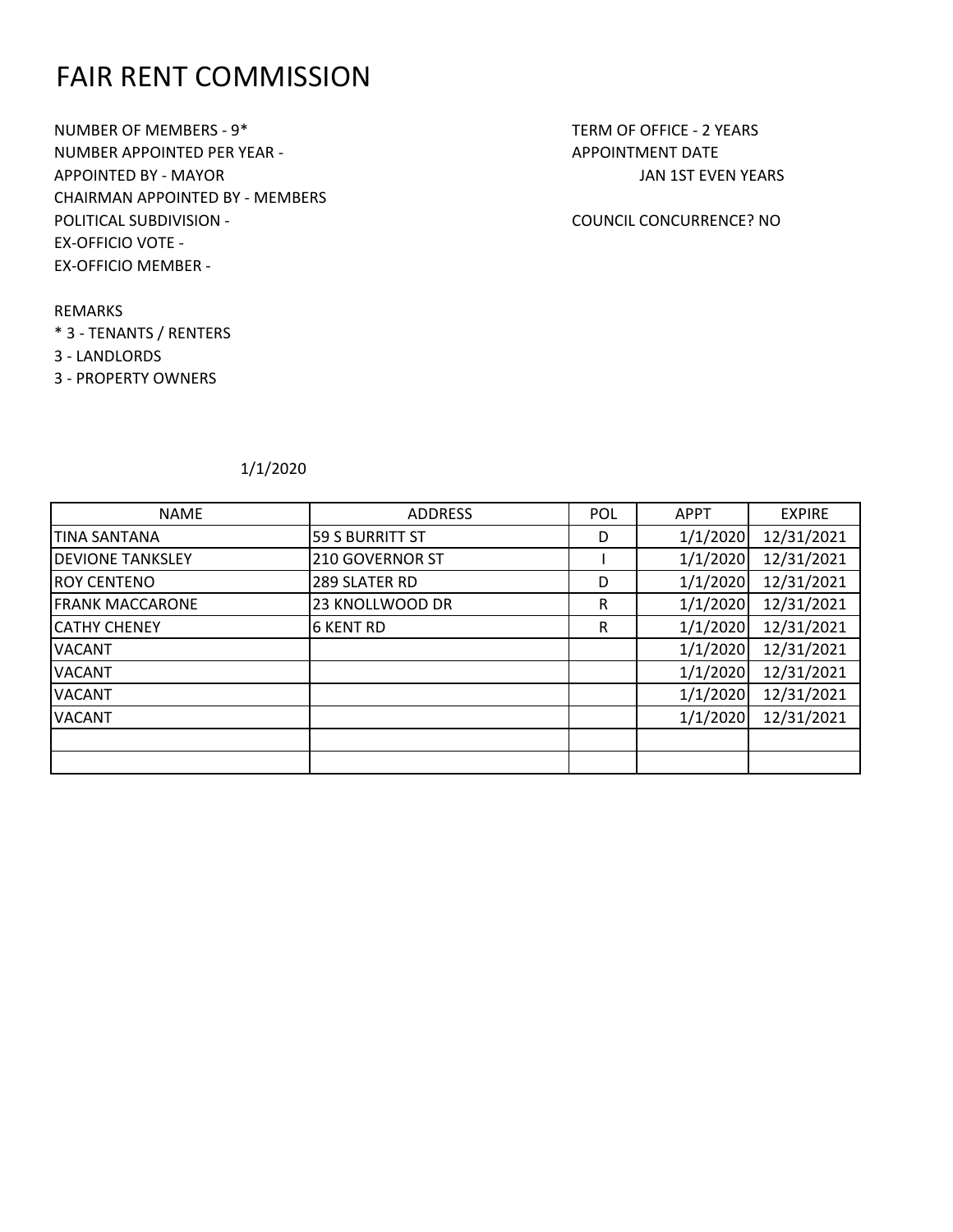# BOARD OF FINANCE & TAXATION

NUMBER OF MEMBERS - 7 TERM OF OFFICE - 2 YEARS NUMBER APPOINTED PER YEAR - APPOINTMENT DATE APPOINTED BY - MAYOR JAN 1ST EVEN YEARS CHAIRMAN APPOINTED BY - POLITICAL SUBDIVISION - COUNCIL CONCURRENCE? NO EX-OFFICIO VOTE - EX-OFFICIO MEMBER -

REMARKS

1/1/2020

| <b>NAME</b>              | <b>ADDRESS</b>       | <b>POL</b> | <b>APPT</b> | <b>EXPIRE</b> |
|--------------------------|----------------------|------------|-------------|---------------|
| MARY MARROCCO-CHAIR      | 41 RESERVOIR RD      | R          | 1/1/2020    | 12/31/2021    |
| <b>BASIL GREEN</b>       | <b>48 AUDUBON ST</b> | D          | 1/1/2020    | 12/31/2021    |
| <b>LAUREN GONZALEZ</b>   | 20 COLLINS ST - #2   | R          | 1/1/2020    | 12/31/2021    |
| <b>MARITTA DADDIO</b>    | <b>5 LAUREL RD</b>   | U          | 1/1/2020    | 12/31/2021    |
| <b>DANIELLA LUTZ</b>     | 37 DIX AVE           | D          | 1/1/2020    | 12/31/2021    |
| JOSEPHINE MORENO         | 883 SLATER RD        | D          | 1/1/2020    | 12/31/2021    |
| <b>PAWEL KRZYKOWSKI</b>  | 160 LANDERS AVE      | R          | 1/1/2020    | 12/31/2021    |
|                          |                      |            |             |               |
| <b>TREASURER:</b>        |                      |            |             |               |
| <b>RONALD JAKUBOWSKI</b> | 57 HELEN DR          | D          |             |               |
|                          |                      |            |             |               |

ALL MEMBERS SWORN IN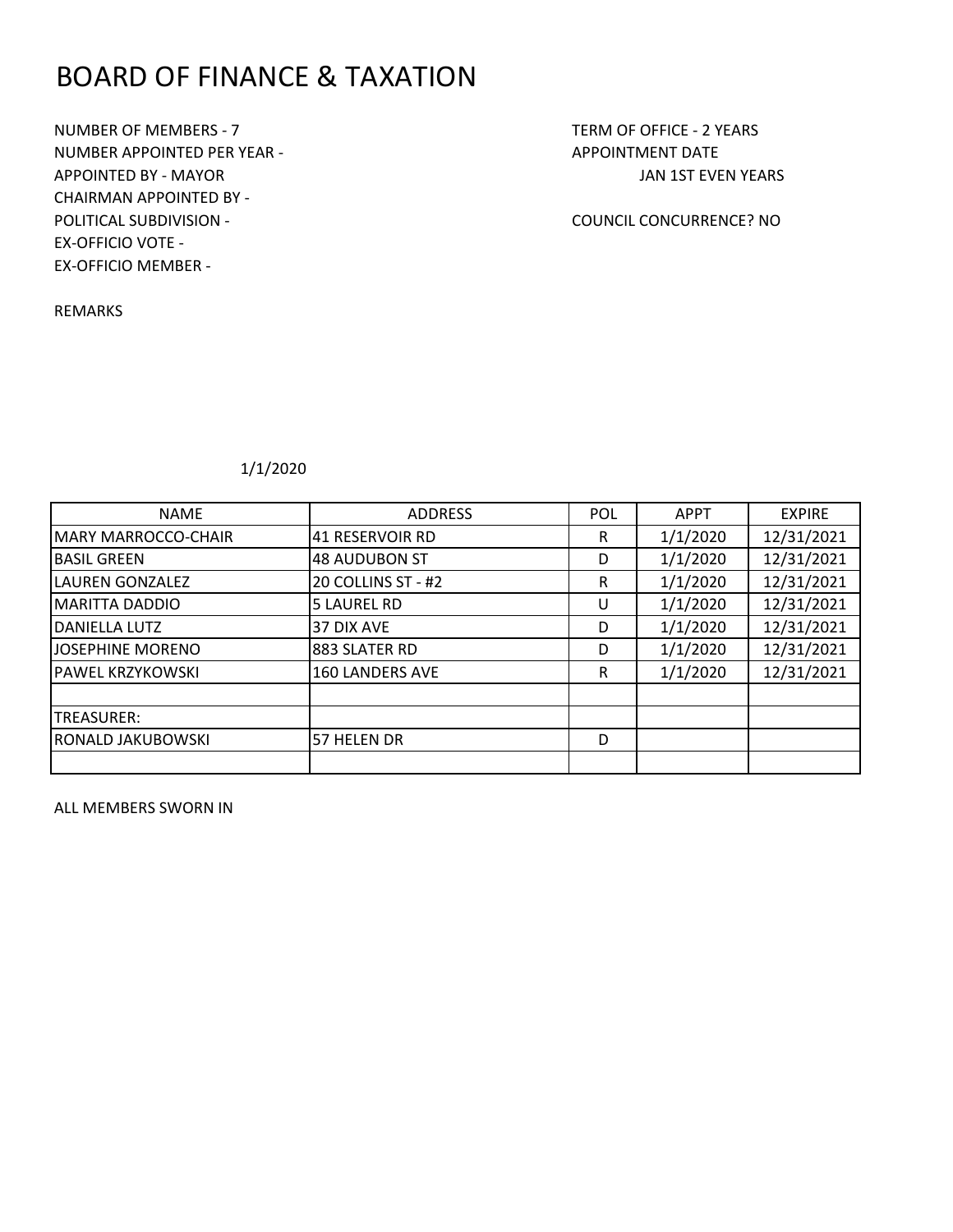### FIRE COMMISSION

NUMBER OF MEMBERS - 5 TERM OF OFFICE - 2 YEARS NUMBER APPOINTED PER YEAR - APPOINTMENT DATE APPOINTED BY - MAYOR CHAIRMAN APPOINTED BY - POLITICAL SUBDIVISION - COUNCIL CONCURRENCE? NO EX-OFFICIO VOTE - EX-OFFICIO MEMBER -

REMARKS ORD ART II SEC 8-14 MEMBERS MUST BE SWORN IN

1/1/2020

| <b>ADDRESS</b>      | <b>POL</b> | <b>APPT</b> | <b>EXPIRE</b> |
|---------------------|------------|-------------|---------------|
| 131 GOLDEN HILL RD  | R          | 1/1/2020    | 12/31/2021    |
| 54 FAIRLANE DR      | R          | 1/1/2020    | 12/31/2021    |
| 134 GOVERNOR ST     | R          | 1/1/2020    | 12/31/2021    |
| <b>39 GARRY DR</b>  | R          | 1/1/2020    | 12/31/2021    |
| <b>69 BIRUTA ST</b> | D          | x/x/2020    | 12/31/2021    |
|                     |            |             |               |
|                     |            |             |               |
|                     |            |             |               |
|                     |            |             |               |
|                     |            |             |               |
|                     |            |             |               |
|                     |            |             |               |

All members sworn in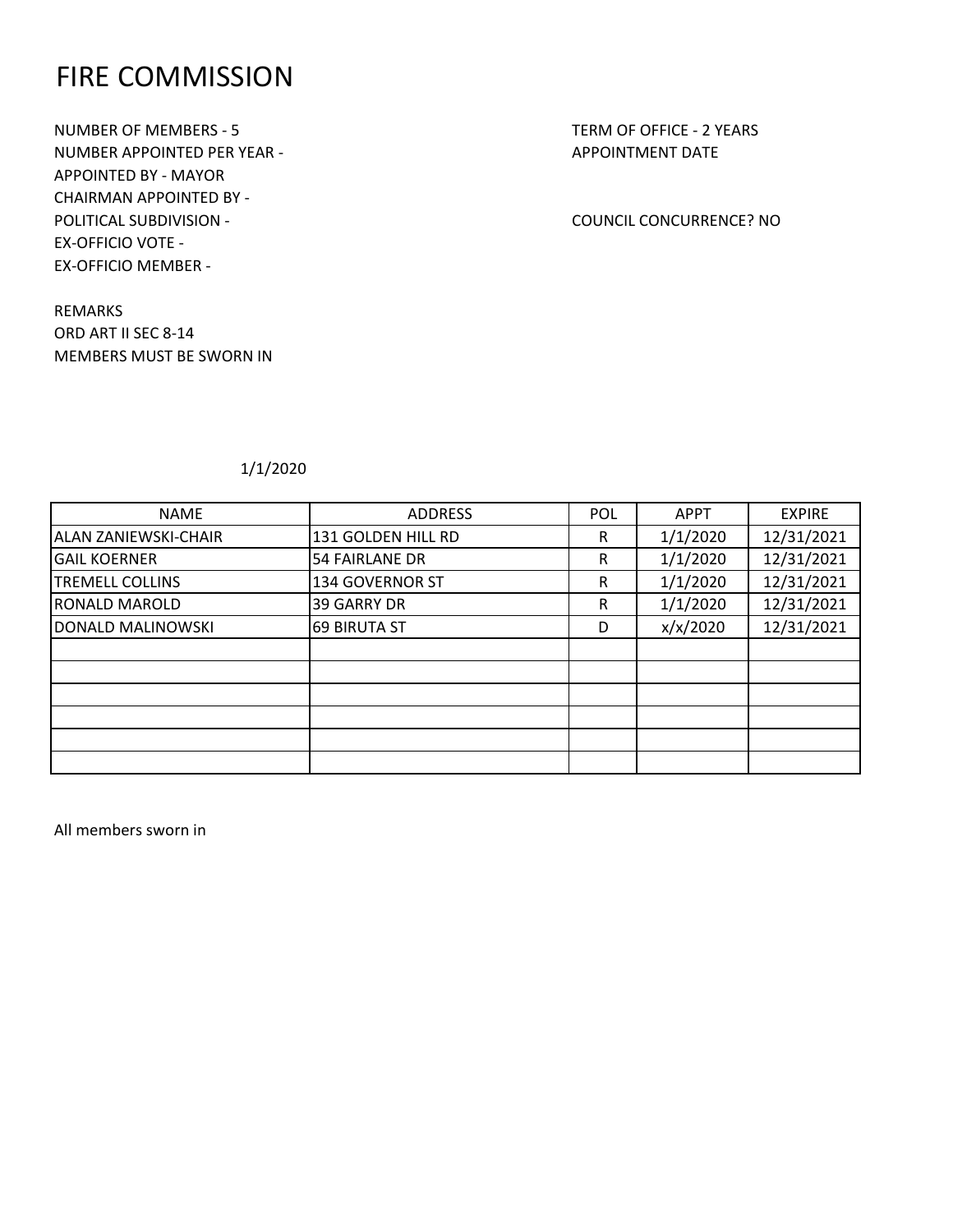### BOARD OF HEALTH

NUMBER OF MEMBERS - 7 TERM OF OFFICE - 2 YEARS NUMBER APPOINTED PER YEAR - APPOINTMENT DATE APPOINTED BY - MAYOR JAN 1ST EVEN YEARS CHAIRMAN APPOINTED BY - POLITICAL SUBDIVISION - 5&2 COUNCIL CONCURRENCE? NO EX-OFFICIO VOTE - EX-OFFICIO MEMBER -

REMARKS

| <b>NAME</b>                | <b>ADDRESS</b>          | POL | <b>APPT</b> | <b>EXPIRE</b> |
|----------------------------|-------------------------|-----|-------------|---------------|
| <b>ROBERTA CHANT-CHAIR</b> | 105 SOUTH BURRITT ST    | D   | 1/1/2020    | 12/31/2021    |
| <b>GAIL STEELE</b>         | 170 OAKWOOD DR          | R   | 1/1/2020    | 12/31/2021    |
| <b>KEN HAAS</b>            | <b>108 OAKLAND AVE</b>  | D   | 1/1/2020    | 12/31/2021    |
| JODI RYBCZYNSKI            | 107 MCKINLEY DR         |     | 1/1/2020    | 12/31/2021    |
| <b>WANDA RADZEWICZ</b>     | <b>25 CRANSTON TERR</b> | R   | 1/1/2020    | 12/31/2021    |
| <b>MARY JANE BURNS</b>     | 4 COLT ST               | R   | 1/1/2020    | 12/31/2021    |
| <b>DEBRA SCARLETT</b>      | 11 MADISON ST           | D   | 1/1/2020    | 12/31/2021    |
|                            |                         |     |             |               |
|                            |                         |     |             |               |
|                            |                         |     |             |               |
|                            |                         |     |             |               |
|                            |                         |     |             |               |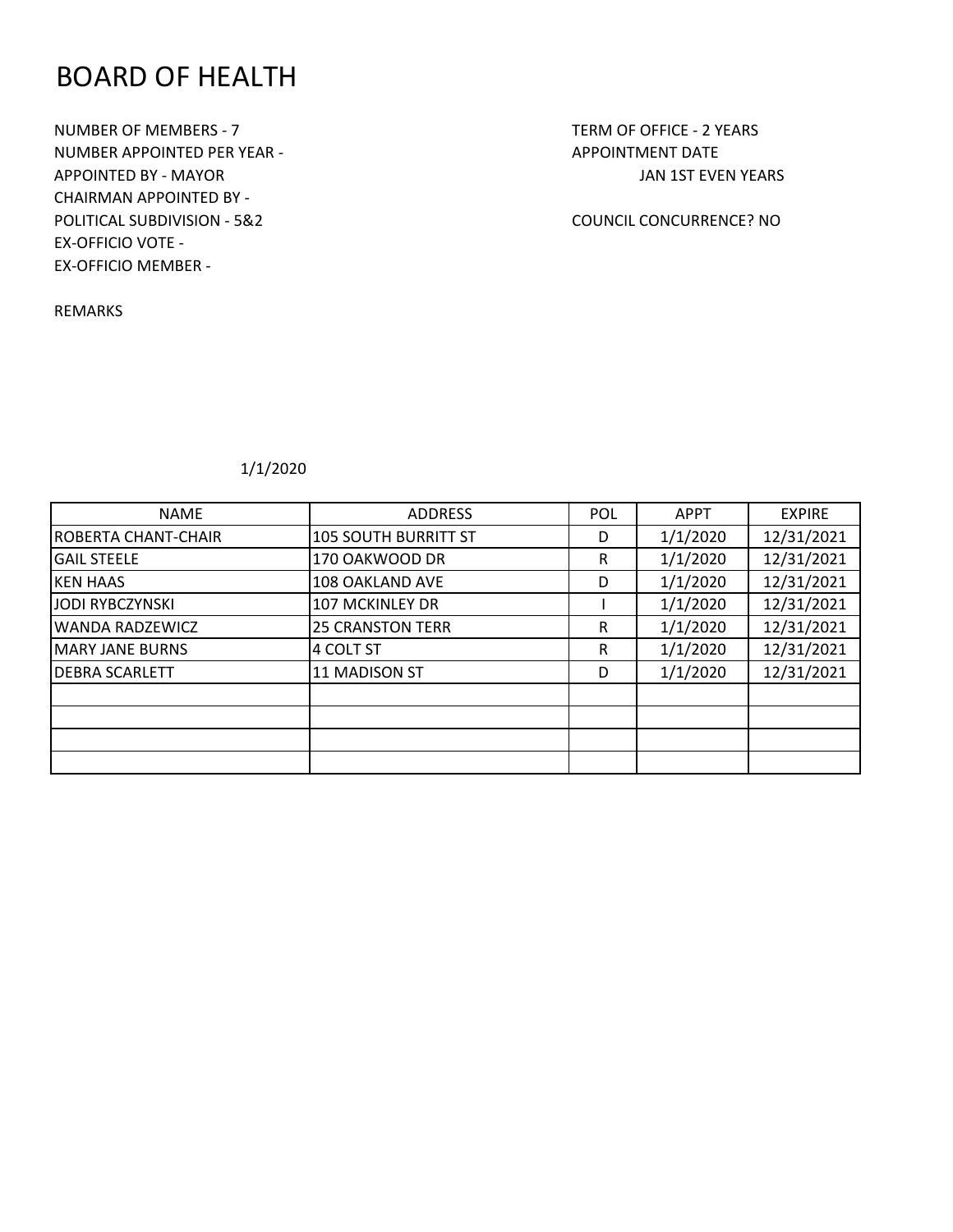# HISTORIC PRESERVATION COMMISSION

NUMBER OF MEMBERS - 7 TERM OF OFFICE - 5 YEARS NUMBER APPOINTED PER YEAR - 2 APPOINTMENT DATE APPOINTED BY - MAYOR JAN 1ST EVEN YEARS CHAIRMAN APPOINTED BY - INITIALLY STAGGERED POLITICAL SUBDIVISION - COUNCIL CONCURRENCE? NO EX-OFFICIO VOTE - EX-OFFICIO MEMBER -

REMARKS 2 MEMBERS QUALIFIED PROFESSIONALS IN LAW, ARCHITECTURE, ARCH. HISTORY, URBAN PLANNING OR DESIGN

RES 31540-2 2011

| <b>NAME</b>               | <b>ADDRESS</b>              | <b>POL</b> | <b>APPT</b> | <b>EXPIRE</b> |
|---------------------------|-----------------------------|------------|-------------|---------------|
| MICHELLE MALINOWSKI-CHAIR | 1928 STANLEY ST             | D          | 1/1/2020    | 12/31/2021    |
| <b>KENNETH ADAMS</b>      | 21 LIBERTY ST               | R          | 1/1/2020    | 12/31/2021    |
| <b>GEARY OVERBY</b>       | <b>55 ROSEMARY LN</b>       | D          | 1/1/2020    | 12/31/2021    |
| <b>NEIL CONNORS-LAW</b>   | <b>20 BATTERSON DR</b>      | D          | 1/1/2020    | 12/31/2021    |
| JOHN EVELETH-ARCHITECTURE | 19 DOVER RD/69 LEXINGTON ST | R          | 1/1/2020    | 12/31/2021    |
| <b>FRANK WINDISH JR</b>   | 230 BELRIDGE RD             | D          | 1/1/2020    | 12/31/2021    |
| vacancy                   |                             |            | 1/1/2020    | 12/31/2021    |
|                           |                             |            |             |               |
|                           |                             |            |             |               |
|                           |                             |            |             |               |
|                           |                             |            |             |               |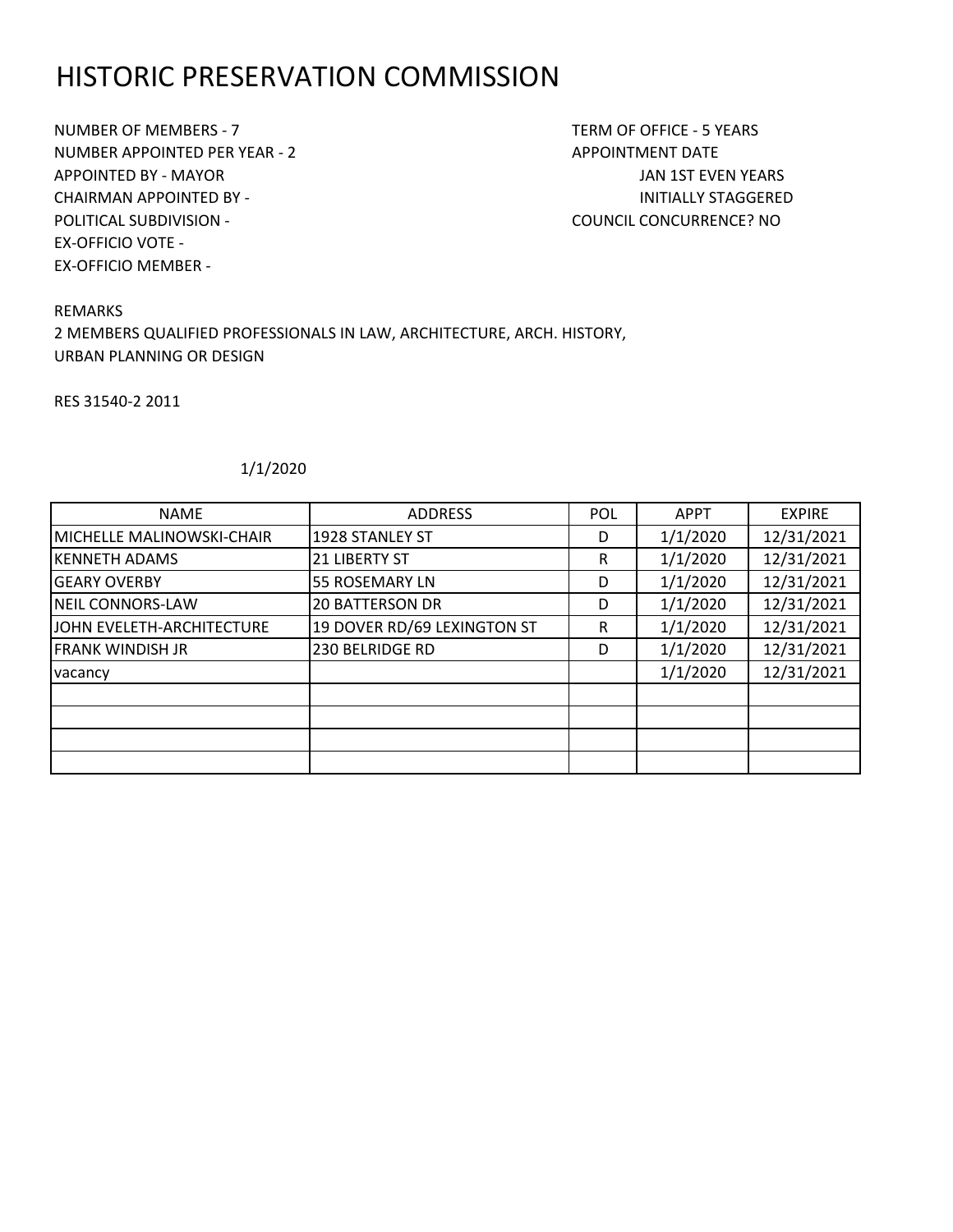# HOUSING AUTHORITY

NUMBER OF MEMBERS - 5 TERM OF OFFICE - 4 YEARS NUMBER APPOINTED PER YEAR - 1 APPOINTMENT DATE APPOINTED BY - MAYOR JAN 1ST EVEN YEARS CHAIRMAN APPOINTED BY - COMMISSION POLITICAL SUBDIVISION - COUNCIL CONCURRENCE? NO EX-OFFICIO VOTE - EX-OFFICIO MEMBER -

#### REMARKS

CREATION OF HOUSING AUTHORITY STATE STATUTE 8-40. MAKEUP OF COMMISSION: ONE MUST BE A TENANT OF PUBLIC HOUSING UNDER cgs 8-41 DIRECTION OF THE AUTHORITY.

ALL MEMBERS MUST BE SWORN IN

#### 1/1/2020

| <b>NAME</b>                      | <b>ADDRESS</b>            | <b>POL</b> | <b>APPT</b> | <b>EXPIRE</b> |
|----------------------------------|---------------------------|------------|-------------|---------------|
| <b>JANTHONY BIANCA-CHAIR</b>     | 165 KILBOURNE AVE         |            | 1/1/2020    | 12/31/2023    |
| <b>STANFORD LEBBY-TENANT REP</b> | 107 MARTIN LUTHER KING DR |            | 1/1/2019    | 12/31/2022    |
| <b>FRANK D. MARROCCO</b>         | 141 RESERVOIR RD          |            | 1/1/2020    | 12/31/2023    |
| IALEXANDRA RIVERA                | 1418 BURRITT ST #1        |            | 1/1/2020    | 12/31/2023    |
| IPAUL EDWARDS                    | 717 SHUTTLE MEADOW AVE    |            | 1/1/2020    | 12/31/2023    |

ALL OATHS GIVEN 1-15-2020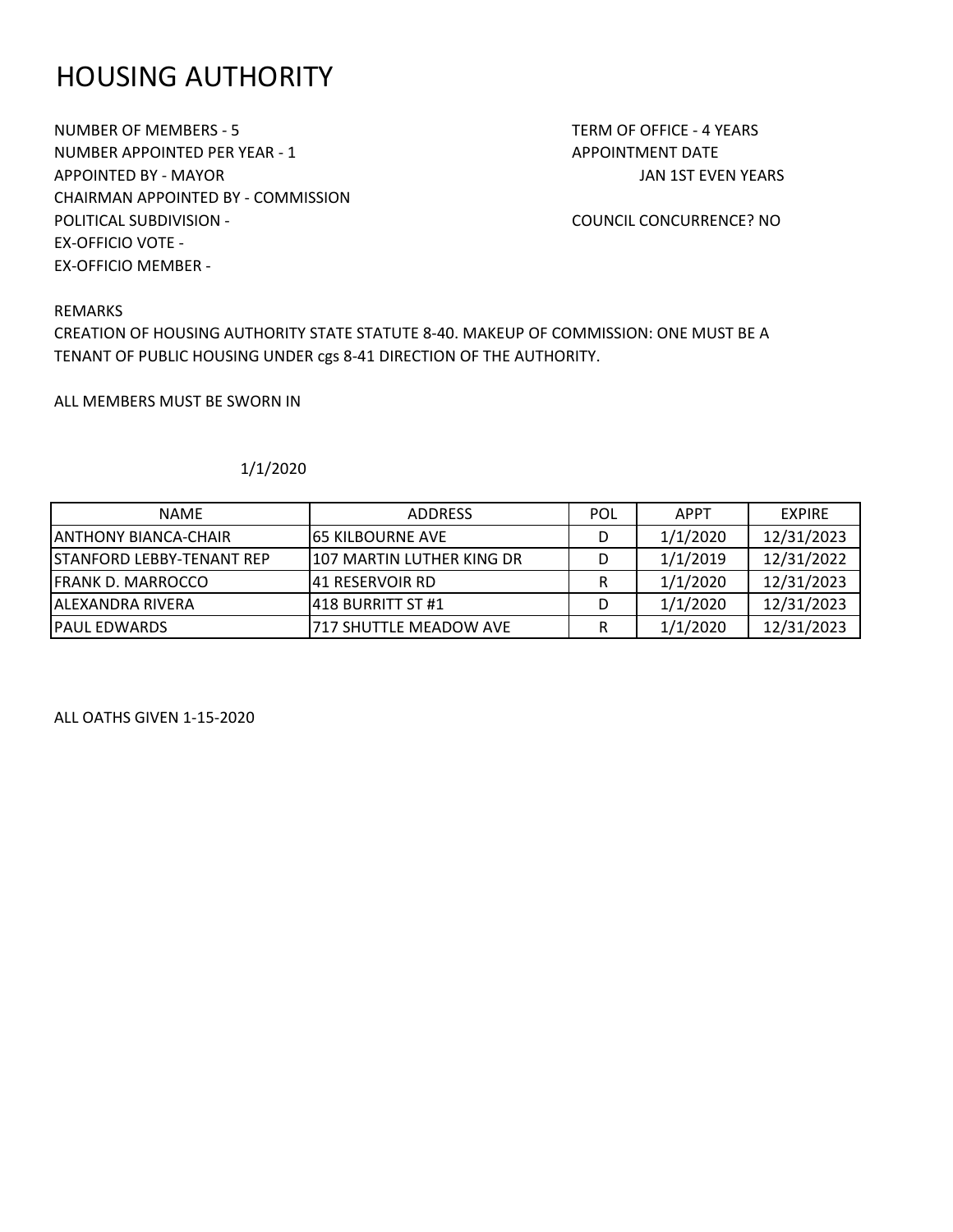## HUMAN RIGHTS & OPPORTUNITIES

NUMBER OF MEMBERS - 7 TERM OF OFFICE - 2 YEARS NUMBER APPOINTED PER YEAR - APPOINTMENT DATE APPOINTED BY - MAYOR JAN 1ST EVEN YEARS CHAIRMAN APPOINTED BY - POLITICAL SUBDIVISION - 5&2 COUNCIL CONCURRENCE? NO EX-OFFICIO VOTE - EX-OFFICIO MEMBER -

REMARKS SEE 2-191 CODE OF ORDINANCES

| <b>NAME</b>                 | <b>ADDRESS</b>            | <b>POL</b> | <b>APPT</b> | <b>EXPIRE</b> |
|-----------------------------|---------------------------|------------|-------------|---------------|
| JESSICA ANGELO-JULIEN-CHAIR | 167 RESERVOIR RD          | U          | 1/1/2020    | 12/31/2021    |
| <b>JOAN PINA</b>            | 130 CITY AVE              | D          | 1/1/2020    | 12/31/2021    |
| <b>SARA PIATTI</b>          | 211 BASSETT ST 2ND FLR    | D          | 1/1/2020    | 12/31/2021    |
| <b>CARNELL SMALL</b>        | <b>65 MIRIAM ST</b>       | D          | 1/1/2020    | 12/31/2021    |
| <b>VALERIE INGRAM</b>       | 25 SCHULTZ ST             | D          | 1/1/2020    | 12/31/2021    |
| <b>BESSIE JEFFERYS</b>      | <b>260 PIERREMONT AVE</b> | D          | 1/1/2020    | 12/31/2021    |
| <b>MARY LOU SANDERS</b>     | 322 GLEN ST               | R          | 1/1/2020    | 12/31/2021    |
|                             |                           |            |             |               |
|                             |                           |            |             |               |
|                             |                           |            |             |               |
|                             |                           |            |             |               |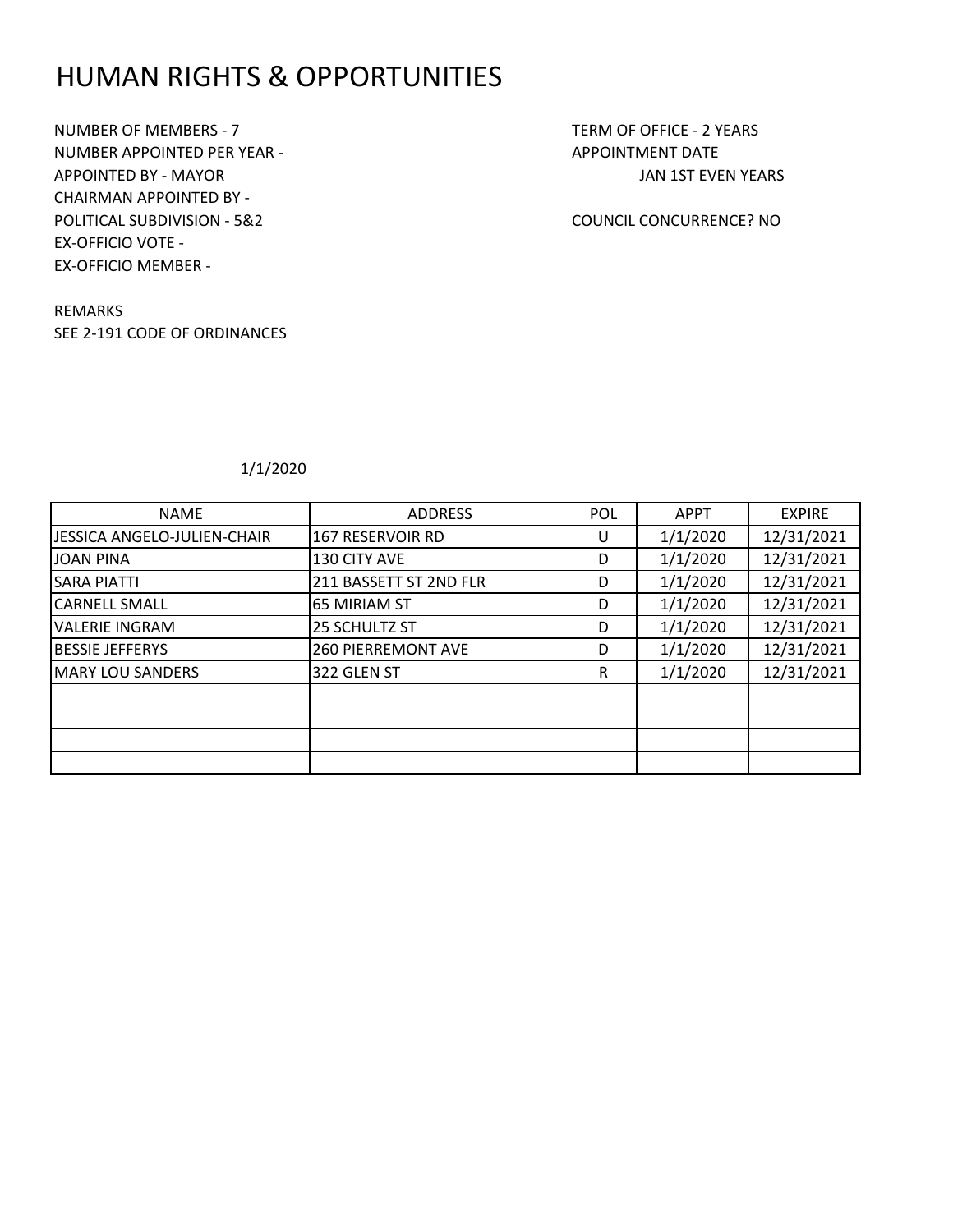# ANIMAL WELFARE COMMISSION

NUMBER OF MEMBERS - 7\* TERM OF OFFICE - 2 YEARS NUMBER APPOINTED PER YEAR - APPOINTMENT DATE APPOINTED BY - MAYOR JAN 1ST EVEN YEARS CHAIRMAN APPOINTED BY - POLITICAL SUBDIVISION - COUNCIL CONCURRENCE? NO EX-OFFICIO VOTE - EX-OFFICIO MEMBER - \* CHIEF OF POLICE OR HIS DESIGNEE

REMARKS SEE RES. #31914-2

| <b>NAME</b>                  | <b>ADDRESS</b>      | <b>POL</b> | <b>APPT</b> | <b>EXPIRE</b> |
|------------------------------|---------------------|------------|-------------|---------------|
| <b>PAULA POPLAWSKI-CHAIR</b> | 387 STEELE ST       | D          | 1/1/2020    | 12/31/2021    |
| <b>HILLARY LONDON</b>        | 95 RESERVOIR RD     | D          | 1/1/2020    | 12/31/2021    |
| <b>ANDREA HART</b>           | <b>28 HART TERR</b> | D          | 1/1/2020    | 12/31/2021    |
| <b>LEAH CLARK</b>            | <b>70 BARNES ST</b> | D          | 1/1/2020    | 12/31/2021    |
| <b>BARBARA FORTIN</b>        | 312 CLINTON ST      | D          | 1/1/2020    | 12/31/2021    |
| <b>VACANT</b>                |                     |            | 1/1/2020    | 12/31/2021    |
| <b>KEN PANETTA</b>           | <b>NBPD</b>         |            | 1/1/2020    | 12/31/2021    |
|                              |                     |            |             |               |
|                              |                     |            |             |               |
|                              |                     |            |             |               |
|                              |                     |            |             |               |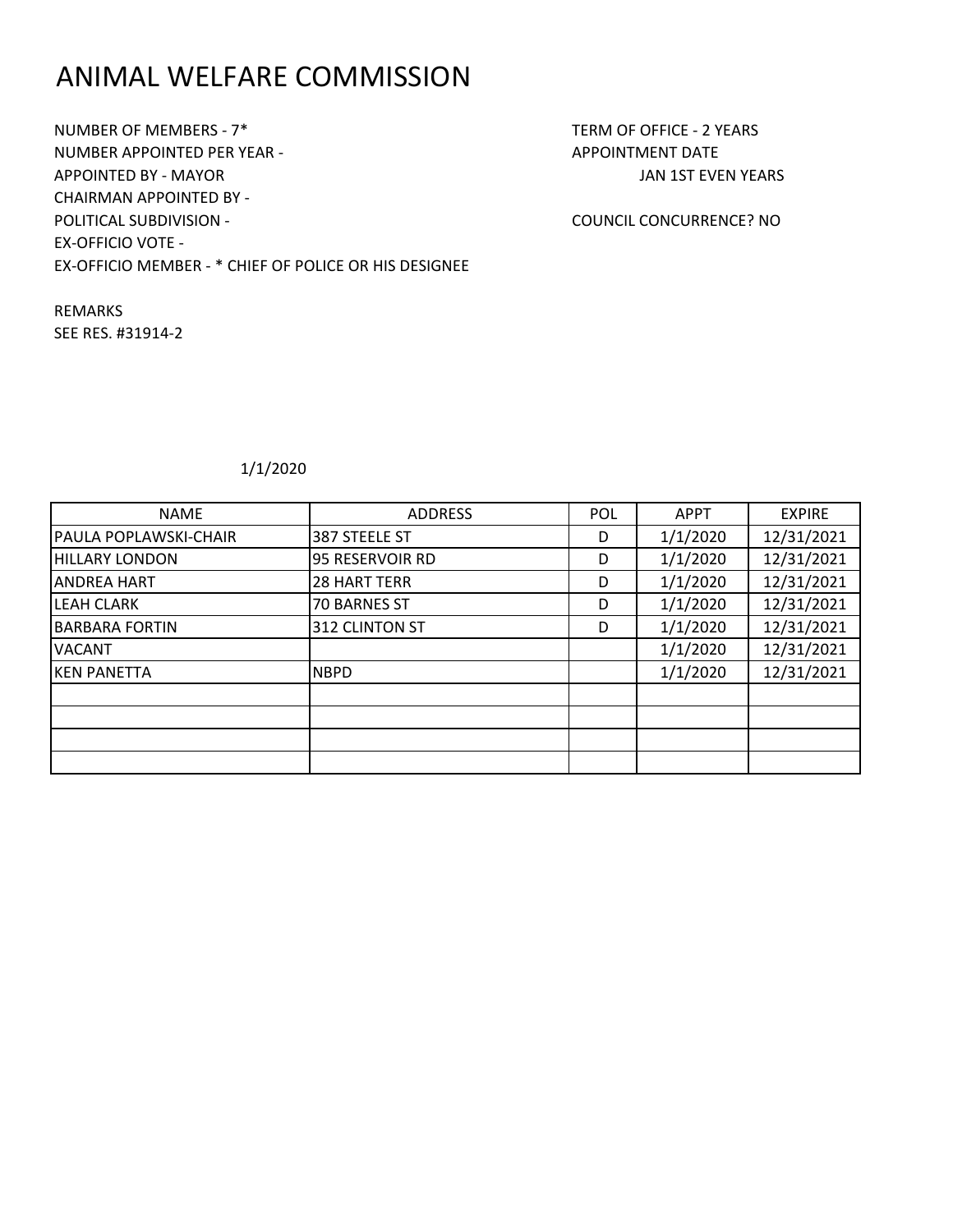# MATTABASSETT DISTRICT COMMISSION

NUMBER OF MEMBERS - 15 (5 FROM NEW BRITAIN) TERM OF OFFICE - 3 YEARS NUMBER APPOINTED PER YEAR - \* APPOINTMENT DATE APPOINTED BY - COMMON COUNCIL **APPOINTED BY - COMMON COUNCIL** CHAIRMAN APPOINTED BY - COMMISSION POLITICAL SUBDIVISION - COUNCIL CONCURRENCE? YES EX-OFFICIO VOTE - EX-OFFICIO MEMBER -

REMARKS \* MEMBERS TERMS ARE STAGGERED THIS IS A 15 MEMBER BOARD ARTHUR G. SIMONIAN, DIRECTOR, 245 MAIN ST CROMWELL CT 06416 TEL: 860-635-5550

| <b>NAME</b>              | <b>ADDRESS</b>    | <b>POL</b> | <b>APPT</b> | <b>EXPIRE</b> |
|--------------------------|-------------------|------------|-------------|---------------|
| <b>TONILYNN COLLINS</b>  | 242 BELDEN ST     | D          | 10/31/2018  | 10/31/2020    |
| <b>KATIE BRESLIN</b>     | 139 STERLING ST   | D          | 11/13/2019  | 10/31/2022    |
| MARY J. MARROCCO         | 41 RESERVOIR RD   | R          | 11/13/2019  | 10/31/2020    |
| <b>RICHARD HEALEY</b>    | 99 LAUREL RD      | R          | 11/13/2019  | 10/31/2021    |
| LANETTE SPRANZO MACARUSO | <b>45 PARK PL</b> | D          | 9/26/2018   | 10/31/2020    |
|                          |                   |            |             |               |
|                          |                   |            |             |               |
|                          |                   |            |             |               |
|                          |                   |            |             |               |
|                          |                   |            |             |               |
|                          |                   |            |             |               |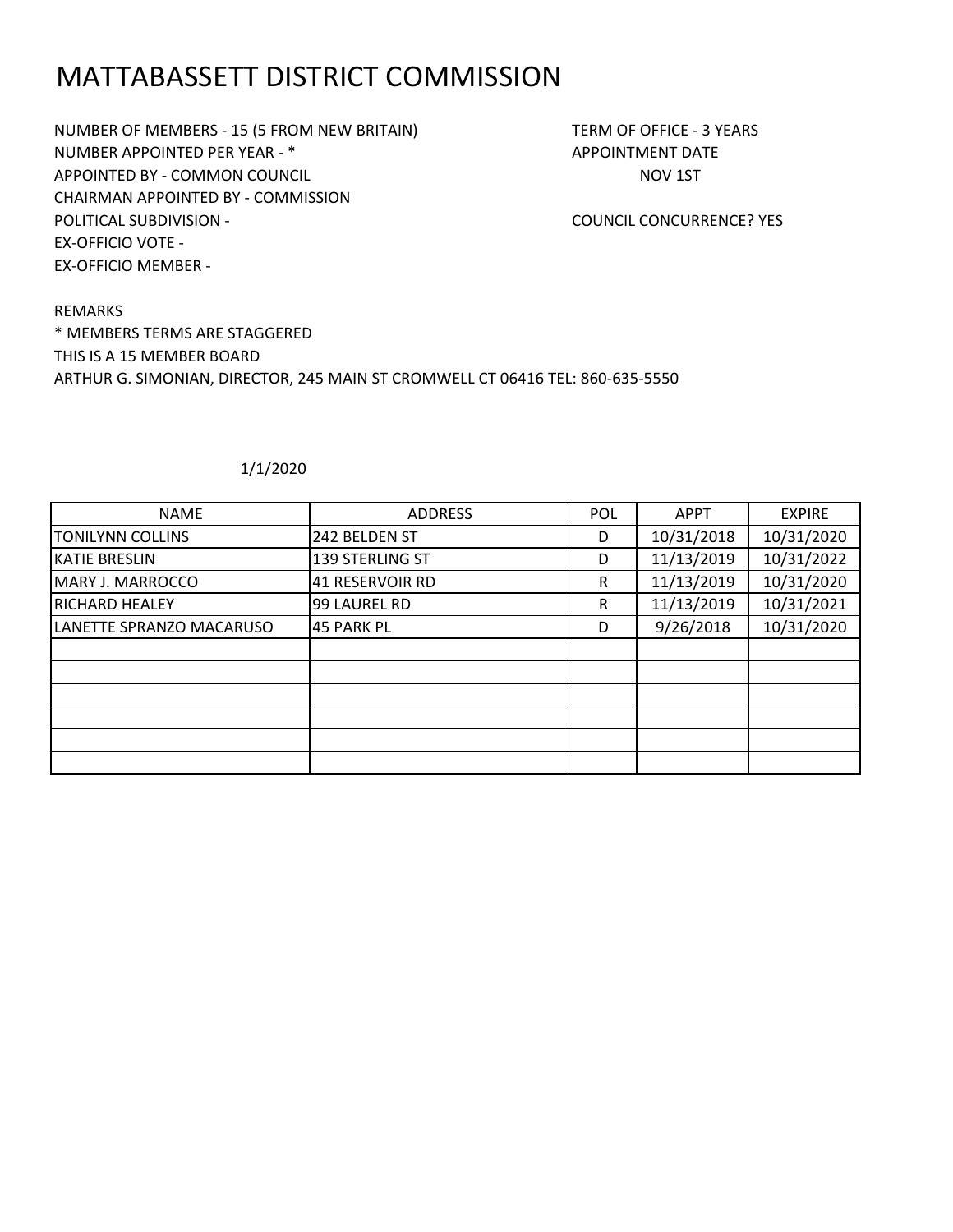### BOARD OF APPEALS

NUMBER OF MEMBERS - 3 TERM OF OFFICE - 2 YEARS NUMBER APPOINTED PER YEAR - APPOINTMENT DATE APPOINTED BY - MAYOR JAN 1ST EVEN YEARS CHAIRMAN APPOINTED BY - POLITICAL SUBDIVISION - COUNCIL CONCURRENCE? NO EX-OFFICIO VOTE - EX-OFFICIO MEMBER -

REMARKS

| <b>NAME</b>                 | <b>ADDRESS</b>  | POL | <b>APPT</b> | <b>EXPIRE</b> |
|-----------------------------|-----------------|-----|-------------|---------------|
| <b>DANIEL DePINTO-CHAIR</b> | 72 BLAKE RD     | U   | 1/1/2020    | 12/31/2021    |
| <b>CRAIG SCHMITT</b>        | 1719 STANLEY ST | D   | 1/1/2020    | 12/31/2021    |
| <b>VACANT</b>               |                 |     | 1/1/2020    | 12/31/2021    |
|                             |                 |     |             |               |
|                             |                 |     |             |               |
|                             |                 |     |             |               |
|                             |                 |     |             |               |
|                             |                 |     |             |               |
|                             |                 |     |             |               |
|                             |                 |     |             |               |
|                             |                 |     |             |               |
|                             |                 |     |             |               |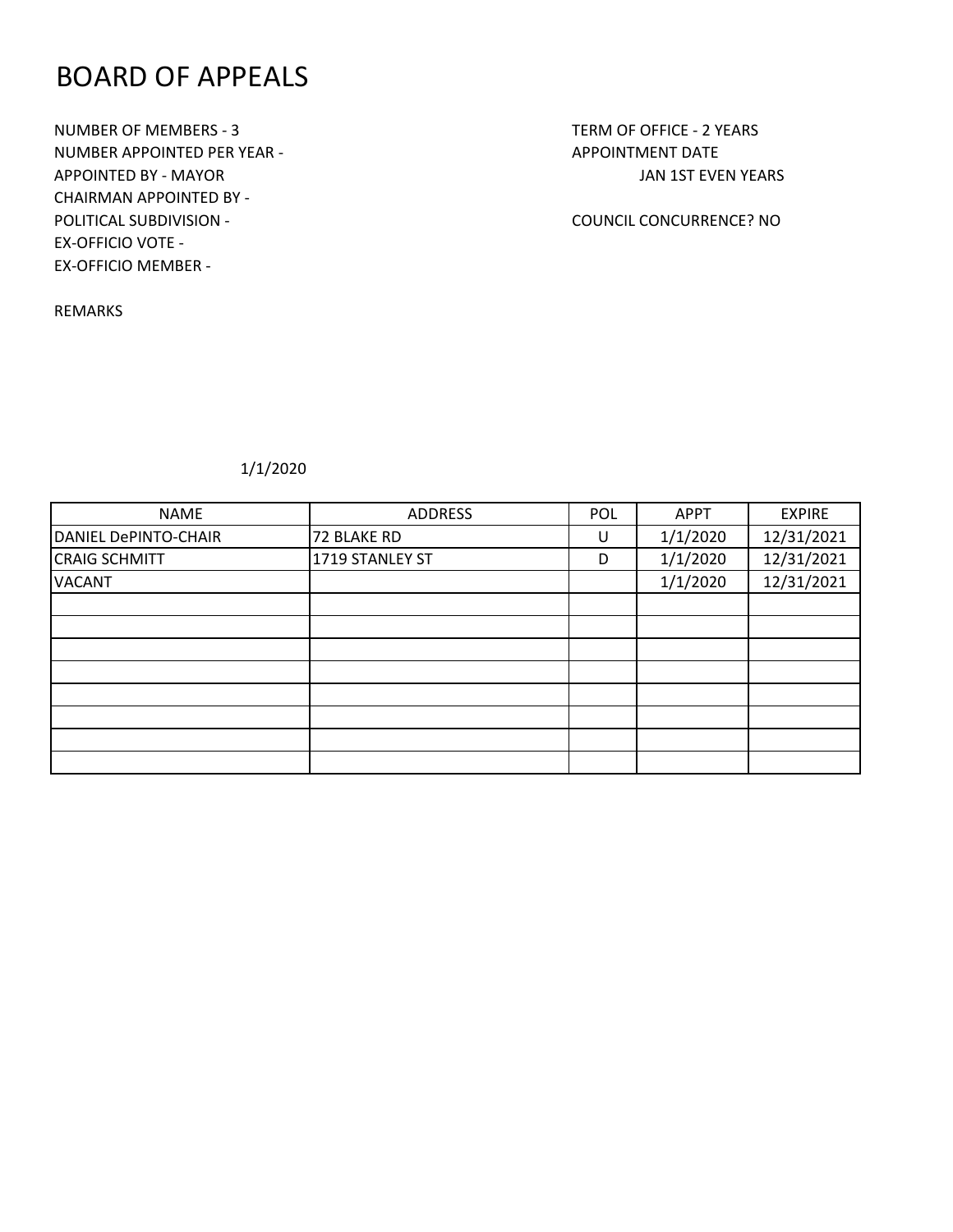### PARKING COMMISSION

NUMBER OF MEMBERS - 5 TERM OF OFFICE - 4 YEARS NUMBER APPOINTED PER YEAR - 1 PER YEAR STAGGERED APPOINTMENT DATE APPOINTED BY - MAYOR JAN 1ST EVEN YEARS CHAIRMAN APPOINTED BY - POLITICAL SUBDIVISION - 5&2 COUNCIL CONCURRENCE? NO EX-OFFICIO VOTE - EX-OFFICIO MEMBER -

REMARKS CODE OF ORDINANCES 15-88A

| <b>NAME</b>               | <b>ADDRESS</b>        | <b>POL</b> | <b>APPT</b> | <b>EXPIRE</b> |
|---------------------------|-----------------------|------------|-------------|---------------|
| <b>SEAN STEELE-CHAIR</b>  | <b>29 DOVER RD</b>    | R          | 1/1/2020    | 12/31/2021    |
| <b>SARAH JORGENSEN</b>    | 115 SILVER ST         | R          | 1/1/2020    | 12/31/2021    |
| <b>KEN CARIFA</b>         | 144 BRITTANY FARMS RD | D          | 1/1/2020    | 12/31/2021    |
| <b>RAYMOND SZAJKOWSKI</b> | 22 MARMON ST          | D          | 1/1/2020    | 12/31/2021    |
| <b>VACANT</b>             |                       |            | 1/1/2020    | 12/31/2021    |
|                           |                       |            |             |               |
|                           |                       |            |             |               |
|                           |                       |            |             |               |
|                           |                       |            |             |               |
|                           |                       |            |             |               |
|                           |                       |            |             |               |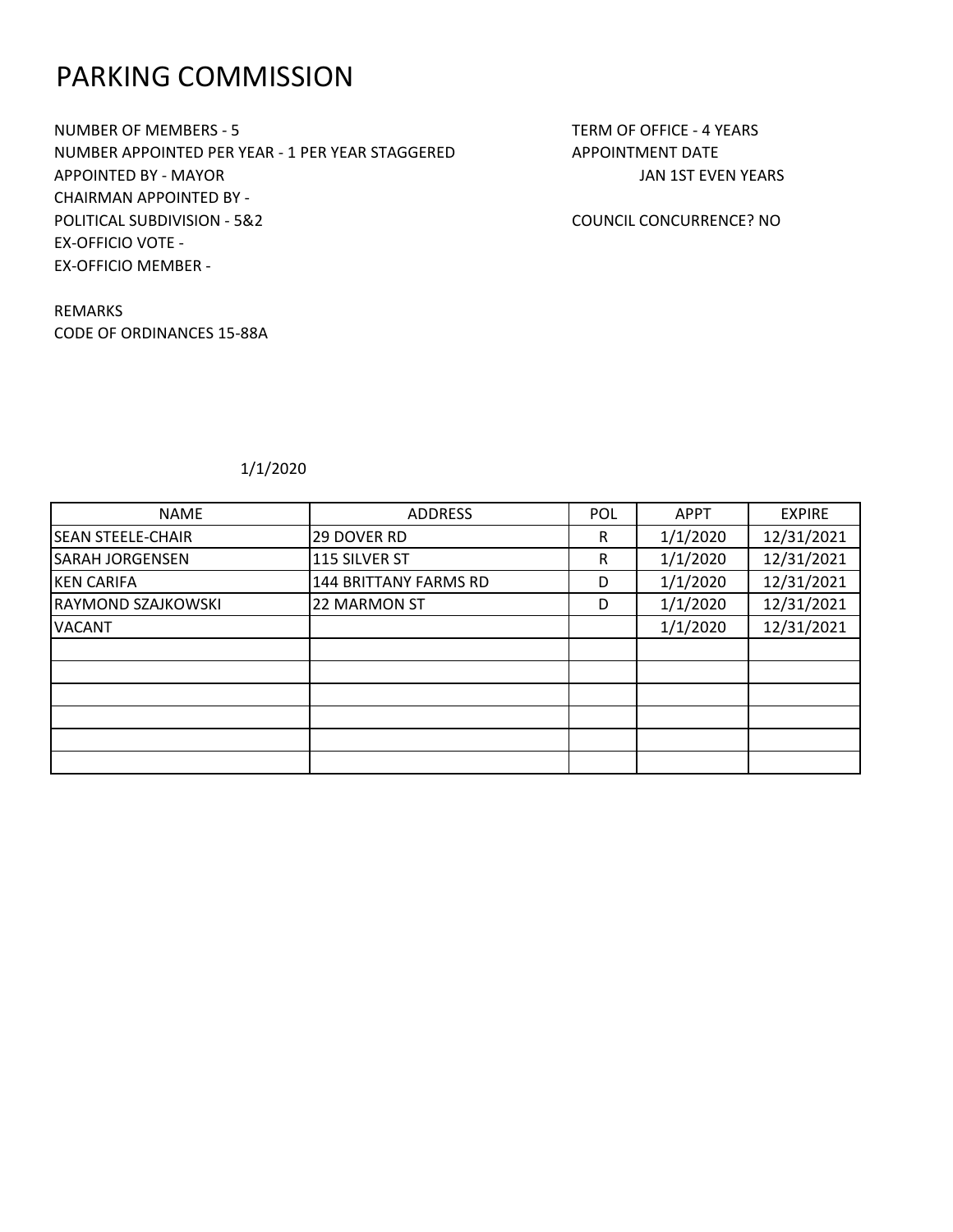# PARKS & RECREATION COMMISSION

NUMBER OF MEMBERS - 9 TERM OF OFFICE - 2 YEARS NUMBER APPOINTED PER YEAR - APPOINTMENT DATE APPOINTED BY - MAYOR JAN 1ST EVEN YEARS CHAIRMAN APPOINTED BY - POLITICAL SUBDIVISION - 6&3 COUNCIL CONCURRENCE? NO EX-OFFICIO VOTE - EX-OFFICIO MEMBER -

REMARKS

| <b>NAME</b>                   | <b>ADDRESS</b>        | <b>POL</b> | <b>APPT</b> | <b>EXPIRE</b> |
|-------------------------------|-----------------------|------------|-------------|---------------|
| <b>PATRICK DORSEY - CHAIR</b> | 370 WOOSTER ST        | R          | 1/1/2020    | 12/31/2021    |
| <b>PAUL SHAKER SR</b>         | 70 GROVE HILL         | D          | 1/1/2020    | 12/31/2021    |
| <b>VERNON PINDAR</b>          | 90 DOGWOOD DR         | U          | 1/1/2020    | 12/31/2021    |
| <b>DAVID ANDERSON</b>         | <b>35 LAKEVIEW DR</b> | R          | 1/1/2020    | 12/31/2021    |
| NICHOLAS HUDYMA               | 174 MARKET ST         | D          | 1/1/2020    | 12/31/2021    |
| LISA KAWECKI                  | 176 CARLTON ST        | U          | 1/1/2020    | 12/31/2021    |
| <b>ROBERT ZADROZNY</b>        | 57 SYLVAN RD          | R          | 1/1/2020    | 12/31/2021    |
| <b>ROBERTO MERCADO</b>        | 70 CARVER ST          | D          | 1/1/2020    | 12/31/2021    |
| <b>TORRENCE CONAWAY</b>       | 363 EDDY GLOVER BLVD  | D          | 1/1/2020    | 12/31/2021    |
|                               |                       |            |             |               |
|                               |                       |            |             |               |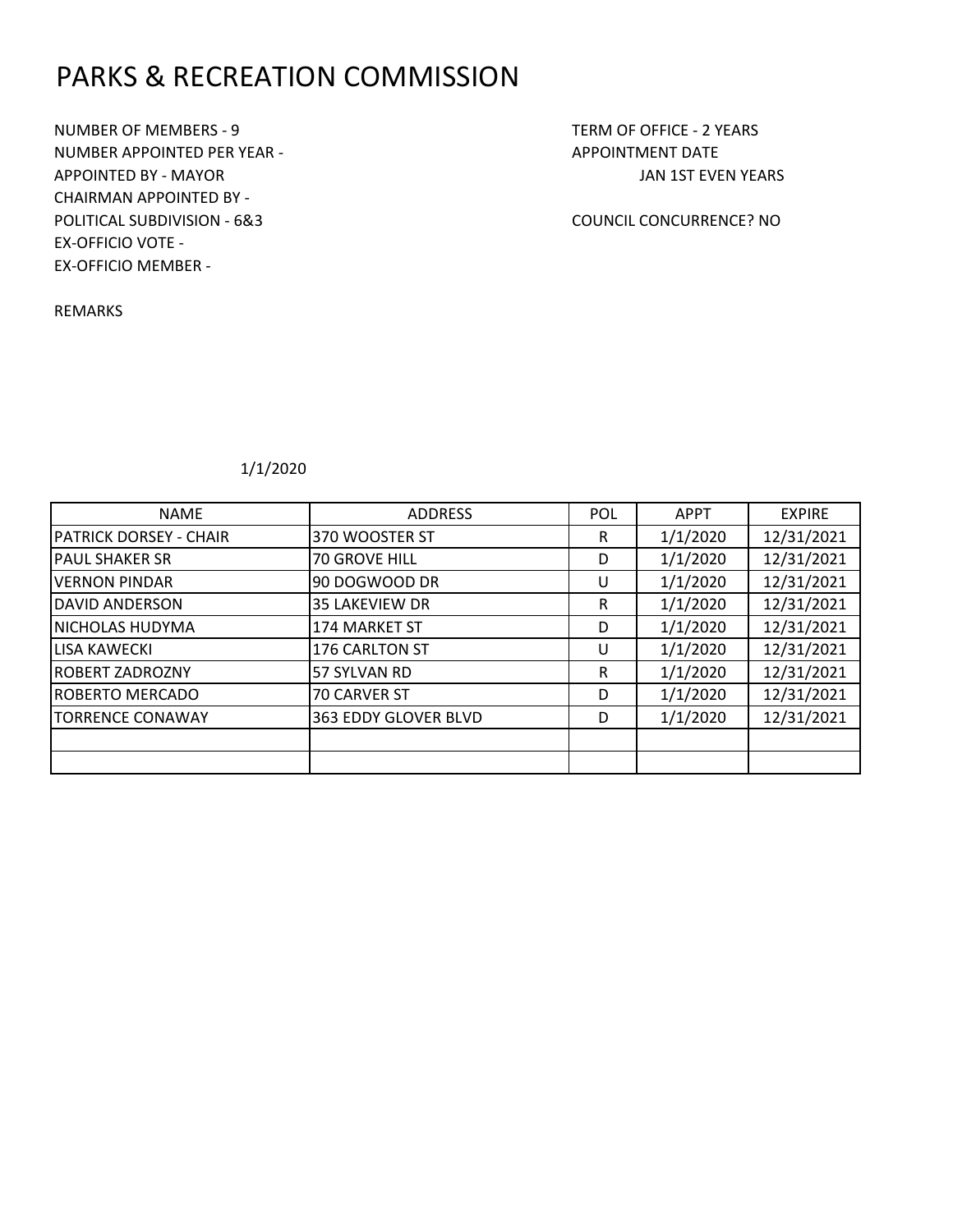### POLICE COMMISSION

NUMBER OF MEMBERS - 5 TERM OF OFFICE - 4 YEARS NUMBER APPOINTED PER YEAR - APPOINTMENT DATE APPOINTED BY - MAYOR **JUNE 1ST EVEN YEARS** CHAIRMAN APPOINTED BY - POLITICAL SUBDIVISION - 3&2 COUNCIL CONCURRENCE? NO EX-OFFICIO VOTE - EX-OFFICIO MEMBER -

REMARKS MEMBERS MUST BE SWORN IN SEC 7-274 CGS

### 1/1/2020

| <b>NAME</b>              | <b>ADDRESS</b>               | POL | <b>APPT</b> | <b>EXPIRE</b> |
|--------------------------|------------------------------|-----|-------------|---------------|
| JAMES WARDWELL-CHAIR     | <b>180 BRITTANY FARMS RD</b> | U   | 1/1/2020    | 12/31/2021    |
| <b>JOEL MORET</b>        | 125 CARLTON ST               |     | 1/1/2020    | 12/31/2021    |
| <b>EDWIN MERCIER</b>     | 490 COMMONWEALTH AVE         | D   | 1/1/2020    | 12/31/2021    |
| <b>CARMELO RODRIGUEZ</b> | 1254 SLATER RD               | R   | 1/1/2020    | 12/31/2021    |
| <b>RICHARD LORCH</b>     | 94 HARDING ST                | R   | 1/1/2020    | 12/31/2021    |
|                          |                              |     |             |               |
|                          |                              |     |             |               |
|                          |                              |     |             |               |
|                          |                              |     |             |               |
|                          |                              |     |             |               |
|                          |                              |     |             |               |

ALL MEMBERS SWORN IN 1-21-2020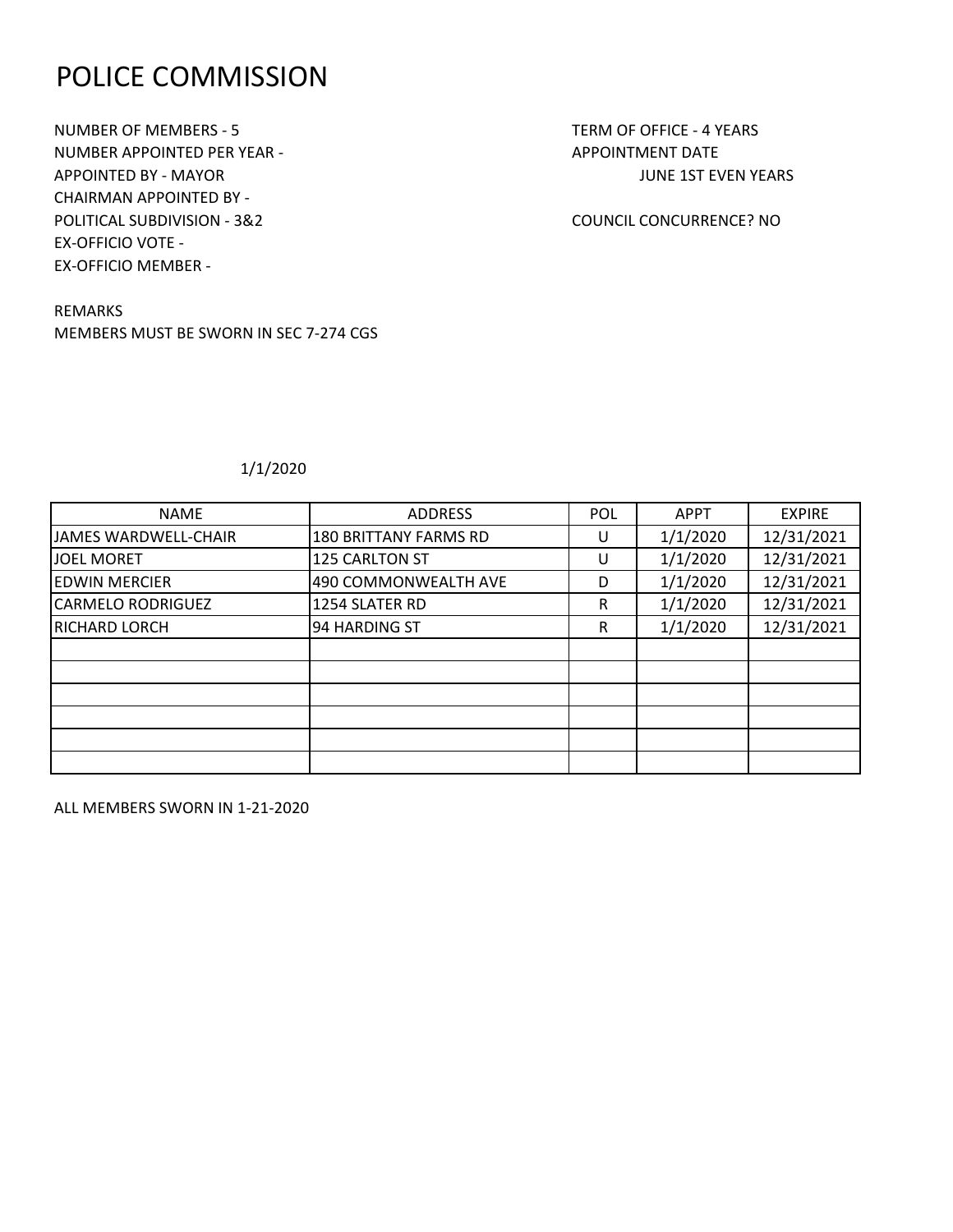# PUBLIC WORKS COMMISSION

NUMBER OF MEMBERS - 5 TERM OF OFFICE - 2 YEARS NUMBER APPOINTED PER YEAR - 1 PER YEAR STAGGERED APPOINTMENT DATE APPOINTED BY - MAYOR JAN 1ST EVEN YEARS CHAIRMAN APPOINTED BY - POLITICAL SUBDIVISION - COUNCIL CONCURRENCE? NO EX-OFFICIO VOTE - EX-OFFICIO MEMBER -

REMARKS

| <b>NAME</b>          | <b>ADDRESS</b>     | <b>POL</b> | <b>APPT</b> | <b>EXPIRE</b> |
|----------------------|--------------------|------------|-------------|---------------|
| JOHN SACCENTE-CHAIR  | 45 MASON DR        | R          | 1/1/2018    | 12/31/2019    |
| <b>NORMAN BROCHU</b> | 458 FARMINGTON AVE | D          | 1/1/2020    | 12/31/2021    |
| JOHN WHALEN          | 266 STANWOOD DR    | R          | 1/1/2018    | 12/31/2019    |
| <b>DON NAPLES</b>    | 143 FAIRWAY DR     | U          | 1/1/2018    | 12/31/2019    |
| vacant               |                    |            | 1/1/2018    | 12/31/2019    |
|                      |                    |            |             |               |
|                      |                    |            |             |               |
|                      |                    |            |             |               |
|                      |                    |            |             |               |
|                      |                    |            |             |               |
|                      |                    |            |             |               |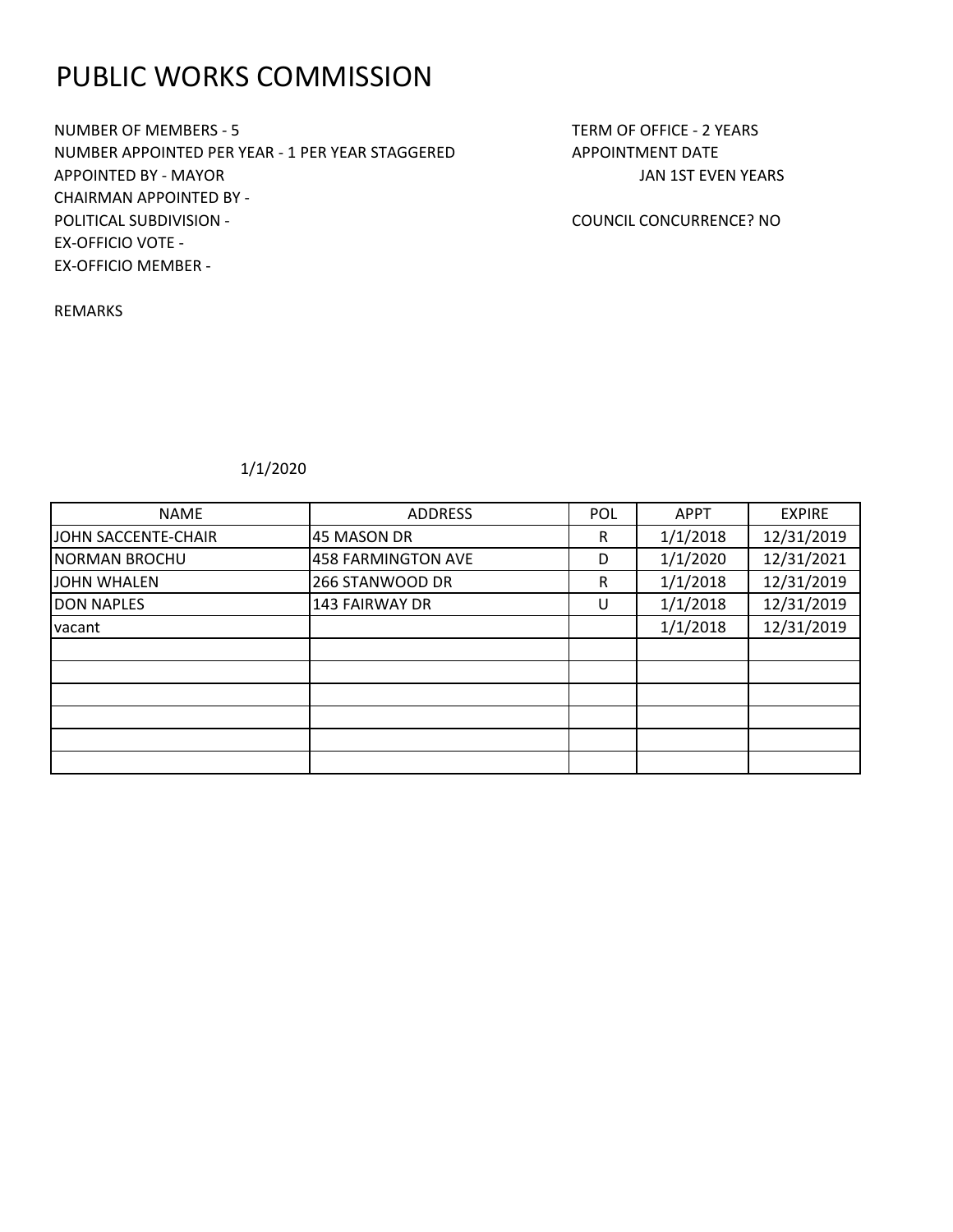# SCHOOL BUILDING COMMITTEE

NUMBER OF MEMBERS - 7 TERM OF OFFICE - 2 YEARS NUMBER APPOINTED PER YEAR - APPOINTMENT DATE APPOINTED BY - MAYOR \* THE SERVICE OF THE SERVICE OF THE SERVICE OF THE SERVICE OF THE SERVICE OF THE SERVICE OF THE SERVICE OF THE SERVICE OF THE SERVICE OF THE SERVICE OF THE SERVICE OF THE SERVICE OF THE SERVICE OF THE CHAIRMAN APPOINTED BY - POLITICAL SUBDIVISION - 5&2 COUNCIL CONCURRENCE? NO EX-OFFICIO VOTE - EX-OFFICIO MEMBER -

REMARKS \* PER CITY CHARTER 5-2e

| <b>NAME</b>             | <b>ADDRESS</b>               | <b>POL</b> | <b>APPT</b> | <b>EXPIRE</b> |
|-------------------------|------------------------------|------------|-------------|---------------|
| FRANCES WOLSKI-CHAIR    | 22 KENWOOD DR                | D          | 1/1/2018    | 12/31/2019    |
| <b>PETER SMULSKI</b>    | 47 OAKWOOD DR                | D          | 1/1/2018    | 12/31/2019    |
| MICHAEL CASSELLA        | 50 TEN ACRE RD               | R          | 1/1/2018    | 12/31/2019    |
| <b>ANGELO D'ALFONSO</b> | <b>16 JONES DR</b>           | D          | 1/1/2018    | 12/31/2019    |
| <b>ROBERT AMES</b>      | <b>136 SOUTH MOUNTAIN RD</b> | R          | 1/1/2018    | 12/31/2019    |
| <b>VACANT</b>           |                              |            | 1/1/2018    | 12/31/2019    |
| <b>VACANT</b>           |                              |            | 1/1/2018    | 12/31/2019    |
|                         |                              |            |             |               |
|                         |                              |            |             |               |
|                         |                              |            |             |               |
|                         |                              |            |             |               |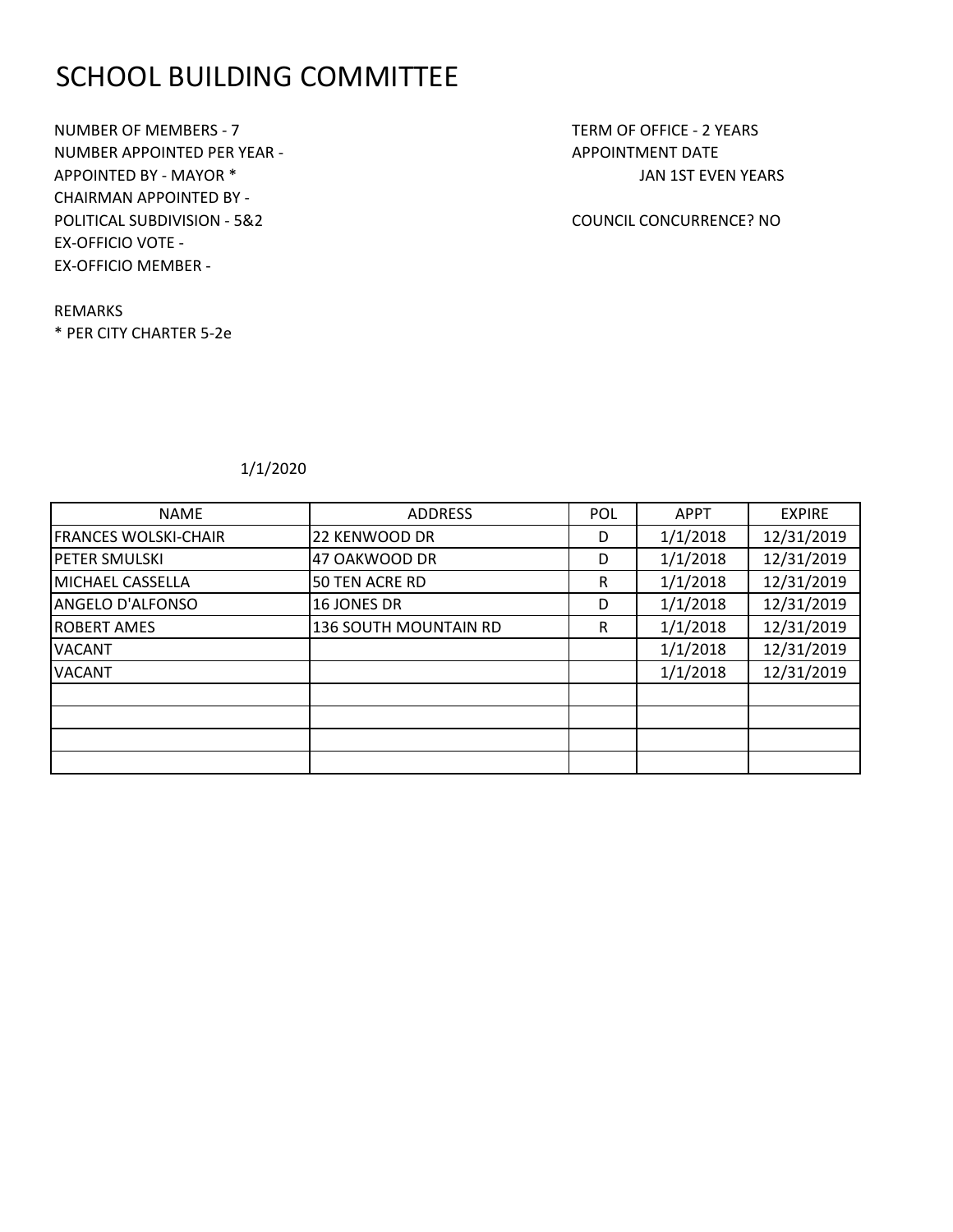### VETERANS COMMISSION

NUMBER OF MEMBERS - 9 TERM OF OFFICE - 2 YEARS NUMBER APPOINTED PER YEAR - 1 PER YEAR STAGGERED APPOINTMENT DATE APPOINTED BY - MAYOR JAN 1ST EVEN YEARS CHAIRMAN APPOINTED BY - COMMISSION POLITICAL SUBDIVISION - 6&3 COUNCIL CONCURRENCE? NO EX-OFFICIO VOTE - EX-OFFICIO MEMBER -

REMARKS SEE CITY ORDINANCE 2-243

| <b>NAME</b>                | <b>ADDRESS</b>          | <b>POL</b> | <b>APPT</b> | <b>EXPIRE</b> |
|----------------------------|-------------------------|------------|-------------|---------------|
| <b>PETER SCIRPO-CHAIR</b>  | 67 MAPLEHURST AVE       | R          | 1/1/2020    | 12/31/2021    |
| <b>JAIME VAUGN</b>         | <b>17 COTTAGE PL</b>    | R          | 1/1/2020    | 12/31/2021    |
| DAVID HERNANDEZ            | 313 BENSON ST           | U          | 1/1/2020    | 12/31/2021    |
| <b>CHRISTIAN GUTIERREZ</b> | <b>30 SUNNYSLOPE DR</b> | R          | 1/1/2020    | 12/31/2021    |
| <b>JOHN BUCKLEY</b>        | <b>68 DORMAN RD</b>     | R          | 1/1/2020    | 12/31/2021    |
| <b>LUIS ORRIOLA</b>        | 32 RICHARD ST FL2       | D          | 1/1/2020    | 12/31/2021    |
| <b>DANIEL LUTTY</b>        | <b>25 CRESCENT AVE</b>  | D          | 1/1/2020    | 12/31/2021    |
| MONA STARCZEWSKI           | 1431 STANLEY ST         | R          | 1/1/2020    | 12/31/2021    |
| <b>PAULA MELE</b>          | 114 BATTERSON DR        | D          | 1/1/2020    | 12/31/2021    |
| JOSE ROSADO                | <b>27 KULPER RD</b>     | R          | 1/1/2020    | 12/31/2021    |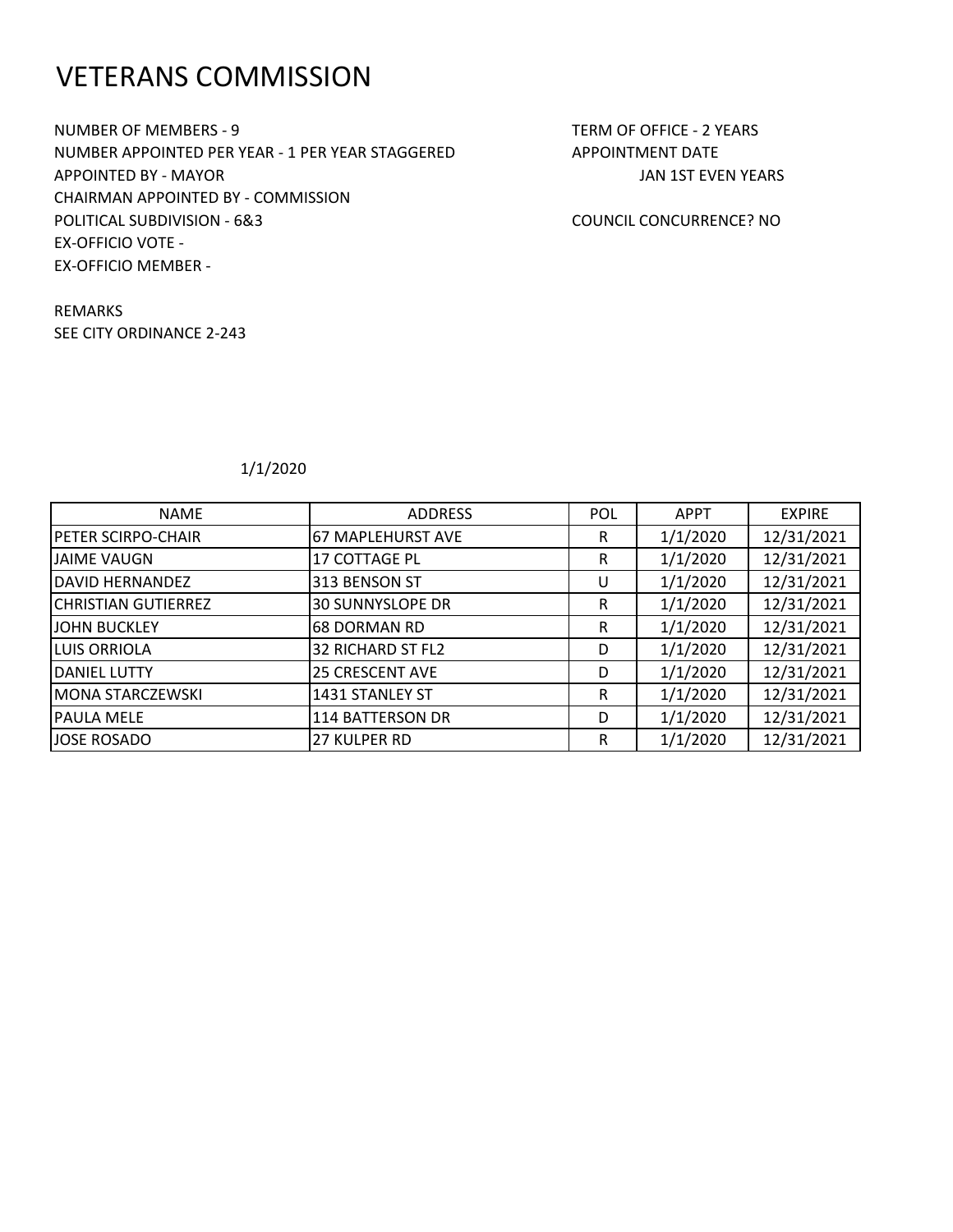### BOARD OF WATER COMMISSIONERS

NUMBER OF MEMBERS - 5 TERM OF OFFICE - 2 YEARS NUMBER APPOINTED PER YEAR - APPOINTMENT DATE APPOINTED BY - MAYOR JAN 1ST EVEN YEARS CHAIRMAN APPOINTED BY - POLITICAL SUBDIVISION - 3&2 COUNCIL CONCURRENCE? NO EX-OFFICIO VOTE -TIE VOTE ONLY EX-OFFICIO MEMBER -MAYOR

REMARKS MDC REPRESENTATIVE - 2YR TERM, APPOINTED JAN 1ST EVEN YEARS (COMMON COUNCIL APPROVAL) CHARTER SEC 2550

| <b>NAME</b>             | <b>ADDRESS</b>        | <b>POL</b> | <b>APPT</b> | <b>EXPIRE</b> |
|-------------------------|-----------------------|------------|-------------|---------------|
| MARK RASHAW-CHAIR       | 77 HAZELMERE RD       | D          | 1/1/2020    | 12/31/2021    |
| <b>PETER CENTURELLI</b> | <b>81 EASTWICK RD</b> | D          | 1/1/2020    | 12/31/2021    |
| <b>MARK ZENOBI</b>      | <b>503 BURRITT ST</b> | D          | 1/1/2020    | 12/31/2021    |
| <b>EFRAIN ROSADO</b>    | 23 EDBERT ST          | R          | 1/1/2020    | 12/31/2021    |
| <b>IWONA RUTKOWSKI</b>  | 187 VILLAGE GREEN DR  | U          | 1/1/2020    | 12/31/2021    |
|                         |                       |            |             |               |
|                         |                       |            |             |               |
|                         |                       |            |             |               |
|                         |                       |            |             |               |
|                         |                       |            |             |               |
|                         |                       |            |             |               |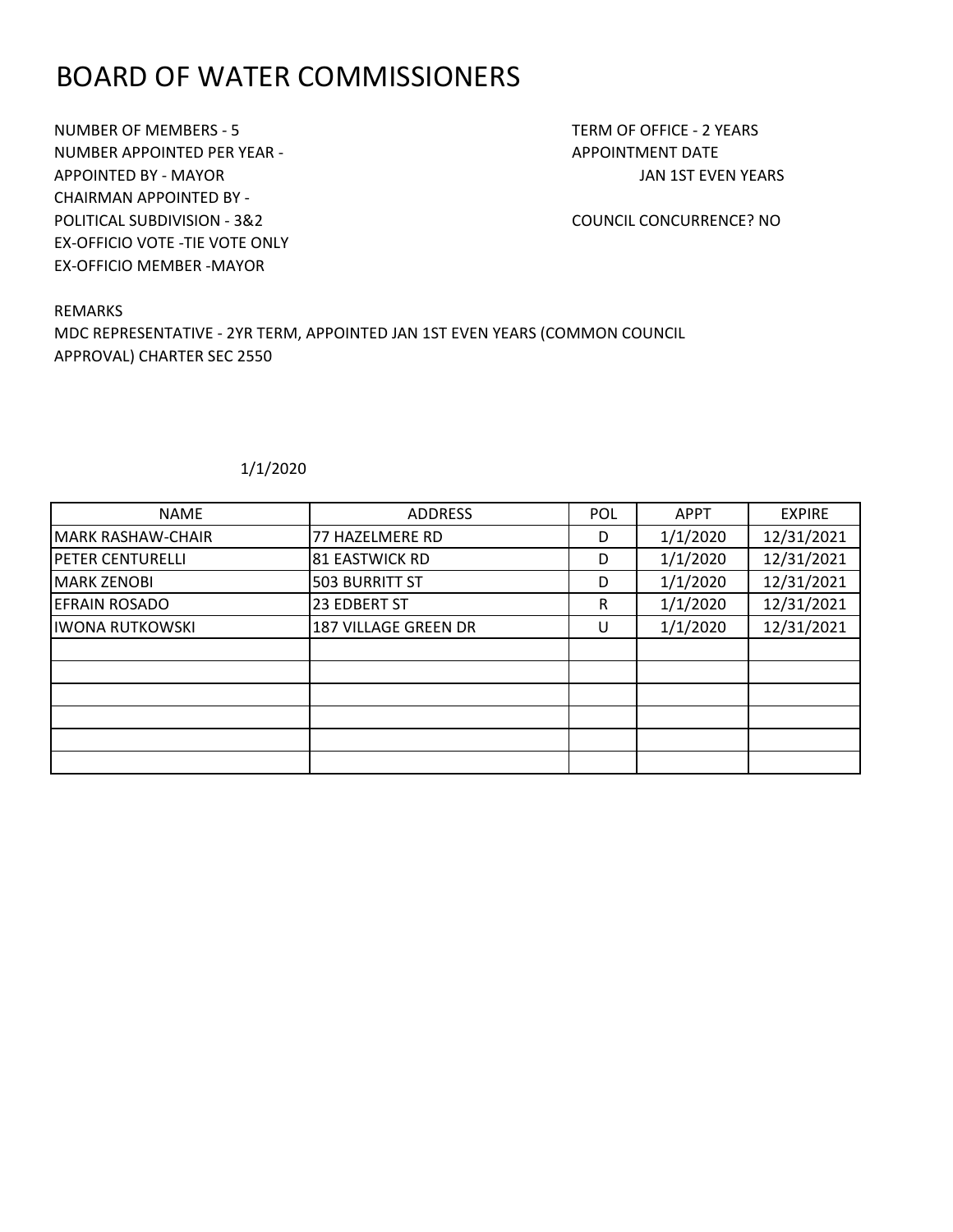# COMMISSION ON YOUTH & FAMILY SERVICES

NUMBER OF MEMBERS - TERM OF OFFICE - 2 YEARS NUMBER APPOINTED PER YEAR - APPOINTMENT DATE APPOINTED BY - MAYOR JAN 1ST EVEN YEARS CHAIRMAN APPOINTED BY - POLITICAL SUBDIVISION - COUNCIL CONCURRENCE? NO EX-OFFICIO VOTE - EX-OFFICIO MEMBER -

REMARKS

| <b>NAME</b>                | <b>ADDRESS</b>          | <b>POL</b> | <b>APPT</b> | <b>EXPIRE</b> |
|----------------------------|-------------------------|------------|-------------|---------------|
| <b>JASON GIBSON-CHAIR</b>  | <b>38 BEAVER ST</b>     | IT         | 1/1/2020    | 12/31/2021    |
| <b>ANN DILLING</b>         | <b>30 BIRCH HILL RD</b> | D          | 1/1/2020    | 12/31/2021    |
| <b>SAL GERMANO</b>         | 26 WESTWOOD DR          | R          | 1/1/2020    | 12/31/2021    |
| <b>ELIZABETH CRESPAN</b>   | 83 DUDLEY ST            | D          | 1/1/2020    | 12/31/2021    |
| JOSEPH LISTRO              | <b>33 BROOKLAWN ST</b>  | D          | 1/1/2020    | 12/31/2021    |
| JENNESE HACKETT BIRRITTERI | 129 AMHERST ST          | D          | 1/1/2020    | 12/31/2021    |
| <b>SARAH JONES</b>         | 71 KERIN DR             | D          | 1/1/2020    | 12/31/2021    |
| <b>MEAGAN HILL</b>         | 15 WALKER RD            | D          | 1/1/2020    | 12/31/2021    |
| <b>IBEN MURPHY</b>         | 10 CHESTNUT ST          |            | 1/1/2020    | 12/31/2021    |
|                            |                         |            |             |               |
|                            |                         |            |             |               |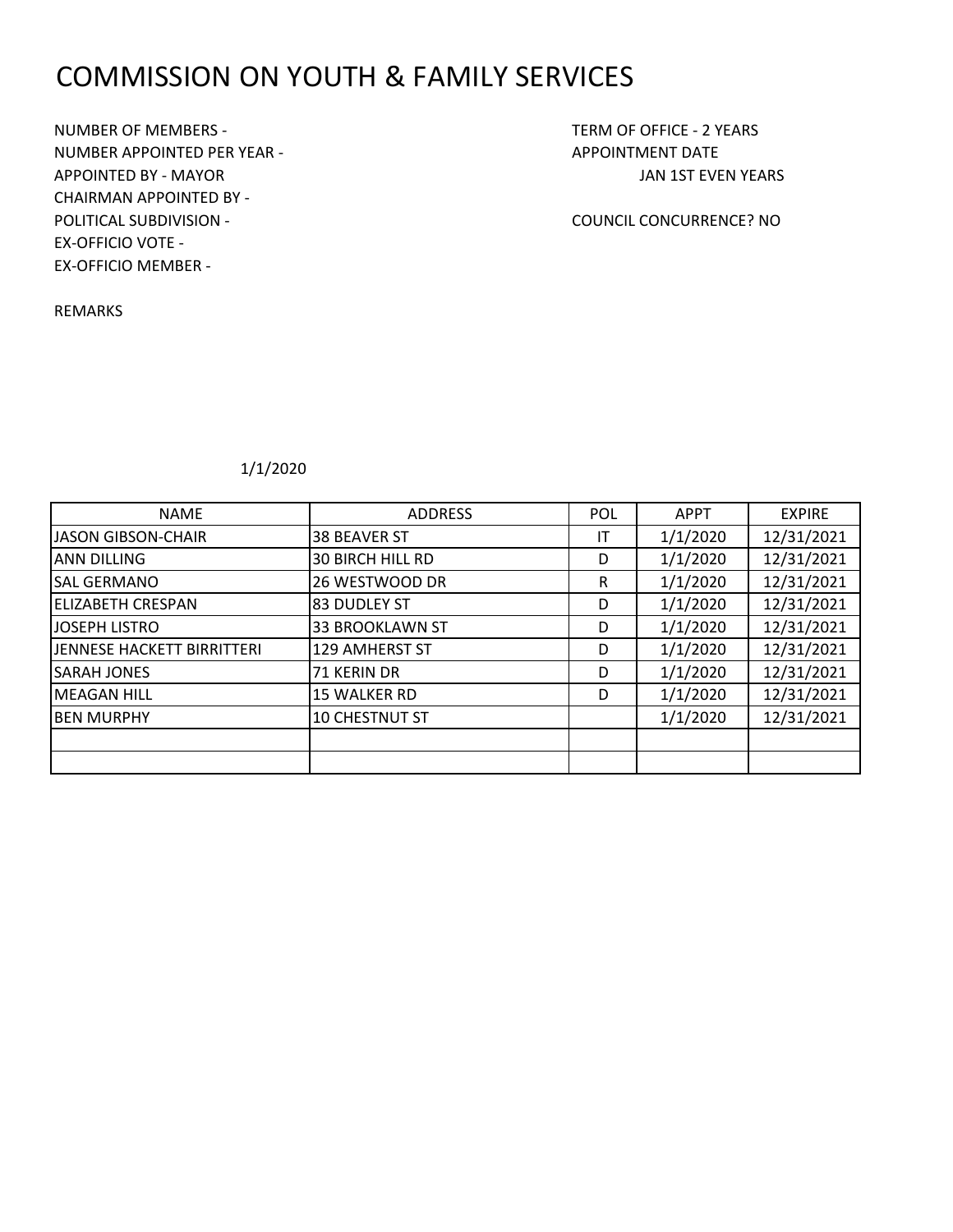# ZONING BOARD OF APPEALS

NUMBER OF MEMBERS - 7 TERM OF OFFICE - 4 YEARS NUMBER APPOINTED PER YEAR - 1 PER YEAR STAGGERED APPOINTMENT DATE APPOINTED BY - MAYOR MAY 15 APPOINTED BY - MAY 15 APPOINTED BY - MAY 15T EVEN YEARS CHAIRMAN APPOINTED BY - POLITICAL SUBDIVISION - 5&2 COUNCIL CONCURRENCE? YES EX-OFFICIO VOTE - EX-OFFICIO MEMBER -

REMARKS CODE OF ORDINANCES SEC 19-101 & 19-102

| <b>NAME</b>                | <b>ADDRESS</b>               | POL | <b>APPT</b> | <b>EXPIRE</b> |
|----------------------------|------------------------------|-----|-------------|---------------|
| MATTHEW MALINOWSKI-CHAIR   | <b>69 BIRUTA ST</b>          | D   | 1/1/2020    | 12/31/2023    |
| <b>KATHY OLANDT</b>        | 46 BLAKE RD                  | R   | 1/1/2020    | 12/31/2021    |
| <b>GARY MALA</b>           | 77 BELRIDGE RD               | R   | 1/1/2020    | 12/31/2023    |
| JERRELL HARGRAVES          | 99 RHODES ST APT 1           | D   | 1/1/2020    | 12/31/2021    |
| <b>MARION FISCHBEIN</b>    | <b>135 BRITTANY FARMS RD</b> | D   | 1/1/2020    | 12/31/2022    |
| <b>ROMAN NOWAK</b>         | 145 TORKUM DR                | R   | 1/1/2020    | 12/31/2022    |
| <b>PAUL CATANZARO</b>      | <b>250 HILLHURST AVE</b>     | D   | 1/1/2020    | 12/31/2021    |
|                            |                              |     |             |               |
|                            |                              |     |             |               |
| ALTERNATES (3) 1 YEAR TERM |                              |     |             |               |
| <b>MARIO SANTOS</b>        | 61 BROOK ST                  | D   | 1/1/2020    | 12/31/2020    |
| NICOLE BOSCO               | 390 MCCLINTOCK ST            | U   | 1/1/2020    | 12/31/2020    |
| <b>VACANT</b>              |                              |     | 1/1/2020    | 12/31/2020    |
|                            |                              |     |             |               |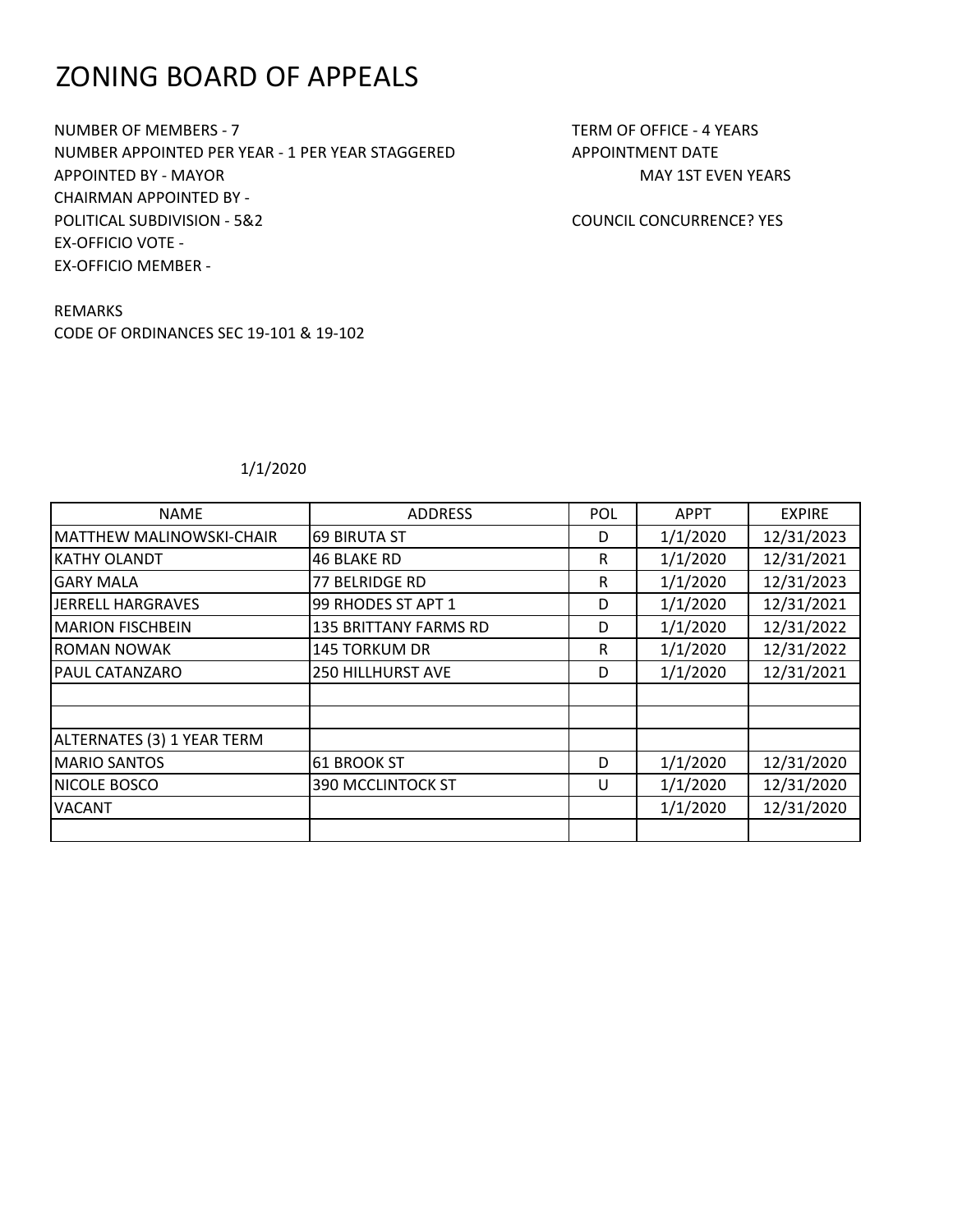### INFORMATION TECHNOLOGY COMMISSION

NUMBER OF MEMBERS - 9 TERM OF OFFICE - 2 YEARS NUMBER APPOINTED PER YEAR - APPOINTMENT DATE APPOINTED BY - MAYOR JAN 1ST EVEN YEARS CHAIRMAN APPOINTED BY - COMMISSION POLITICAL SUBDIVISION - COUNCIL CONCURRENCE? NO EX-OFFICIO VOTE - EX-OFFICIO MEMBER -

REMARKS Created by Common Council Ord Section 2-330

| <b>NAME</b>   | <b>ADDRESS</b> | POL | <b>APPT</b> | <b>EXPIRE</b> |
|---------------|----------------|-----|-------------|---------------|
| <b>VACANT</b> |                |     | 1/1/2020    | 12/31/2021    |
| <b>VACANT</b> |                |     | 1/1/2020    | 12/31/2021    |
| <b>VACANT</b> |                |     | 1/1/2020    | 12/31/2021    |
| <b>VACANT</b> |                |     | 1/1/2020    | 12/31/2021    |
| <b>VACANT</b> |                |     | 1/1/2020    | 12/31/2021    |
| <b>VACANT</b> |                |     | 1/1/2020    | 12/31/2021    |
| <b>VACANT</b> |                |     | 1/1/2020    | 12/31/2021    |
| <b>VACANT</b> |                |     | 1/1/2020    | 12/31/2021    |
| <b>VACANT</b> |                |     | 1/1/2020    | 12/31/2021    |
|               |                |     |             |               |
|               |                |     |             |               |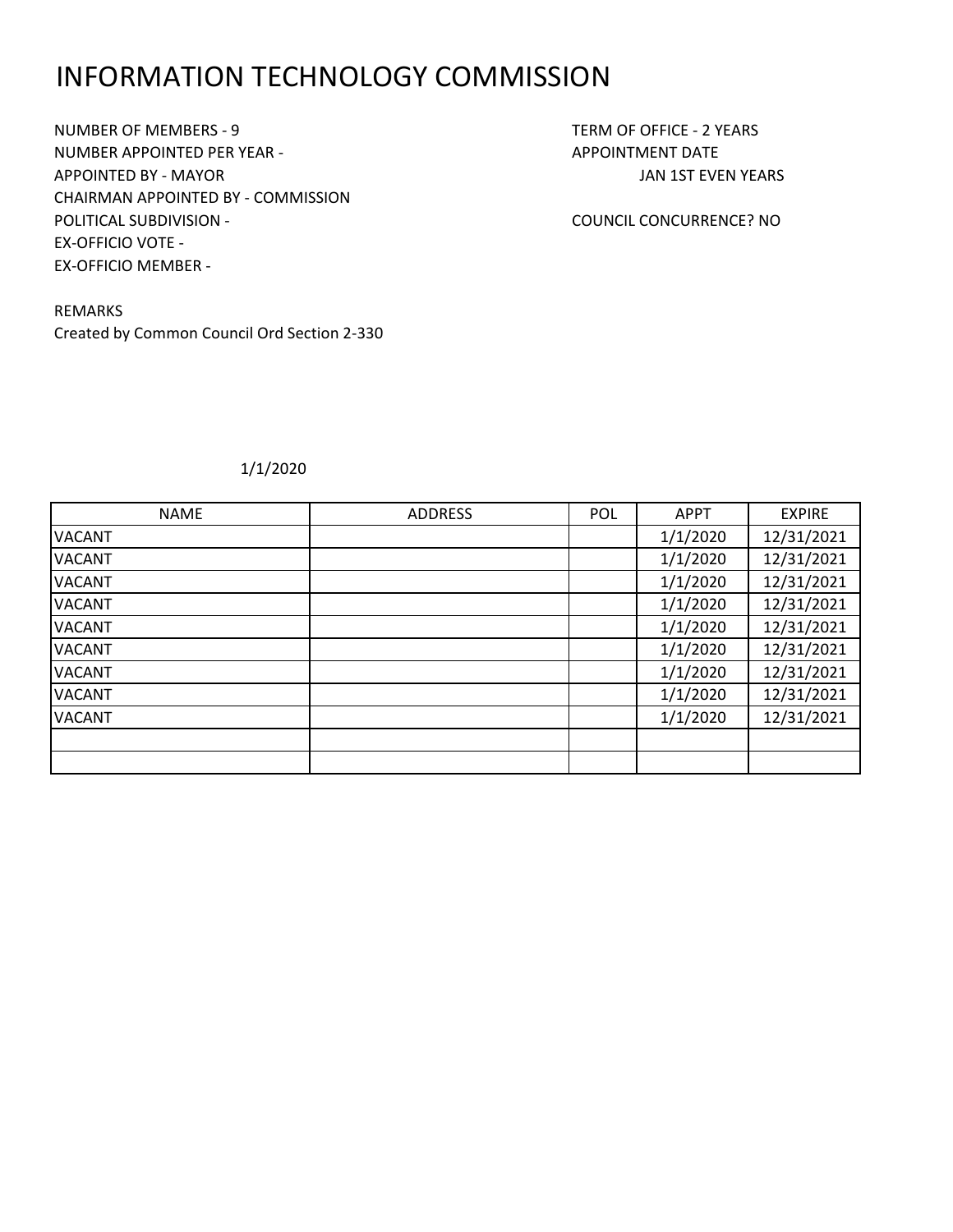### BUILDING COMMISSION

NUMBER OF MEMBERS - 5 TERM OF OFFICE - 2 YEARS NUMBER APPOINTED PER YEAR - APPOINTMENT DATE APPOINTED BY - MAYOR JAN 1ST EVEN YEARS CHAIRMAN APPOINTED BY - COMMISSION POLITICAL SUBDIVISION - COUNCIL CONCURRENCE? NO EX-OFFICIO VOTE - EX-OFFICIO MEMBER -

REMARKS Created by Common Council Res#30337-4 Aug 8, 2008

| <b>NAME</b>                | <b>ADDRESS</b>          | <b>POL</b> | <b>APPT</b> | <b>EXPIRE</b> |
|----------------------------|-------------------------|------------|-------------|---------------|
| <b>GARY ROBINSON-CHAIR</b> | 503 BURRITT ST - UNIT 3 | R          | 1/1/2020    | 12/31/2021    |
| NICHOLAS KOZIARA           | <b>16 MITCHELL ST</b>   |            | 1/1/2020    | 12/31/2021    |
| <b>MARIA LOITZ</b>         | 701 SHUTTLE MEADOW AVE  | R          | 1/1/2020    | 12/31/2021    |
| MICHAEL KARDOK             | <b>24 HARDING ST</b>    | D          | 1/1/2020    | 12/31/2021    |
| <b>VACANT</b>              |                         |            | 1/1/2020    | 12/31/2021    |
|                            |                         |            |             |               |
|                            |                         |            |             |               |
|                            |                         |            |             |               |
|                            |                         |            |             |               |
|                            |                         |            |             |               |
|                            |                         |            |             |               |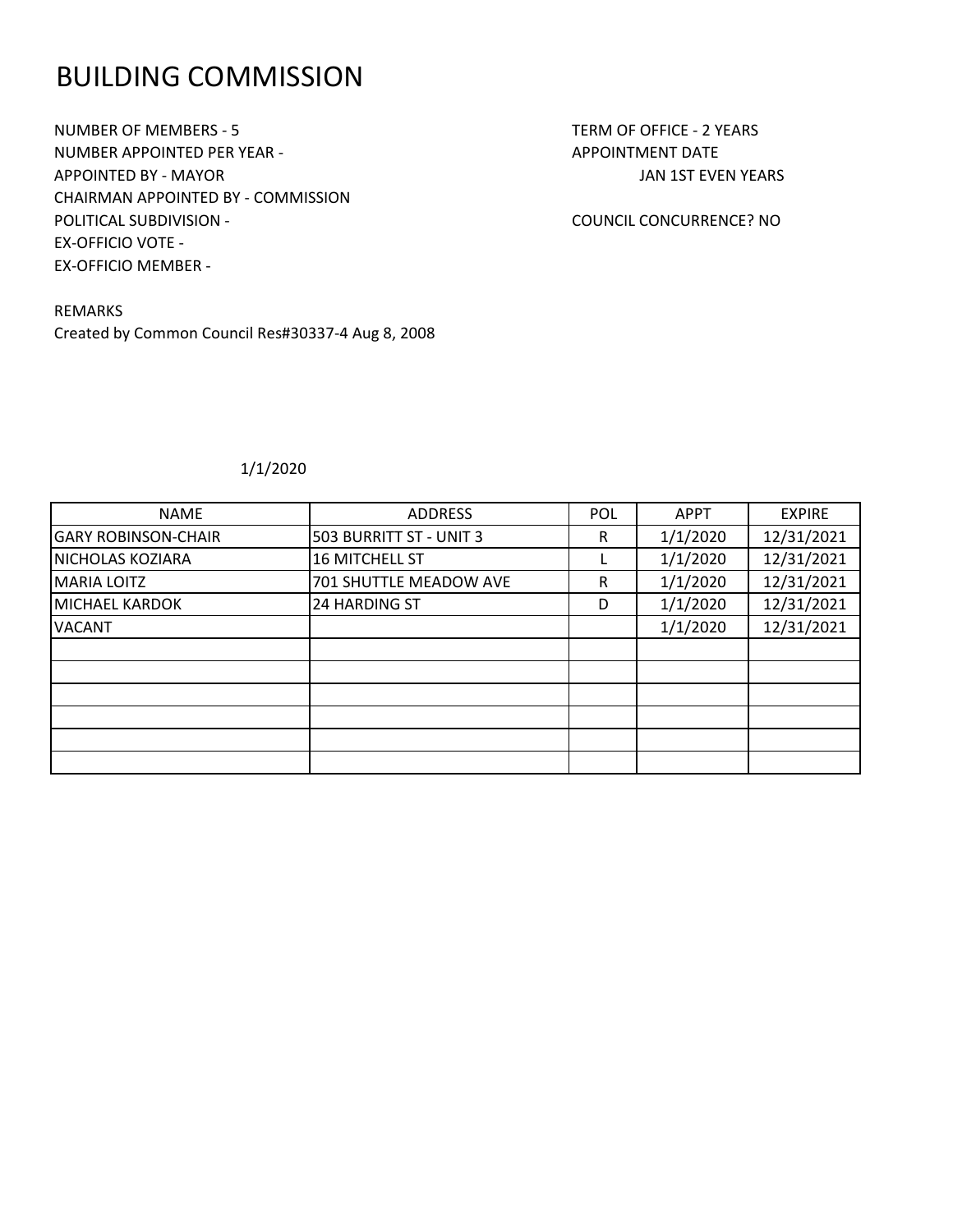# FAIRVIEW CEMETERY COMMISSION

NUMBER OF MEMBERS - 5 TERM OF OFFICE - 2 YEARS NUMBER APPOINTED PER YEAR - APPOINTMENT DATE APPOINTED BY - MAYOR JAN 1ST EVEN YEARS CHAIRMAN APPOINTED BY - POLITICAL SUBDIVISION - COUNCIL CONCURRENCE? NO EX-OFFICIO VOTE - EX-OFFICIO MEMBER -

REMARKS Created by Common Council Res#30337-4 Aug 8, 2008

| <b>NAME</b>                   | <b>ADDRESS</b>      | <b>POL</b> | <b>APPT</b> | <b>EXPIRE</b> |
|-------------------------------|---------------------|------------|-------------|---------------|
| <b>KENT CARLSON-CHAIR</b>     | 160 KENWOOD DR      | R          | 1/1/2020    | 12/31/2021    |
|                               |                     |            |             | 12/31/2021    |
| <b>ELIZABETH NKONOKI-WARD</b> | 105 GREEN ST        | R          | 1/1/2020    | 12/31/2021    |
| <b>TODD ARASIMOWICZ</b>       | 114 CARLTON ST      | D          | 1/1/2020    | 12/31/2021    |
| <b>GERALDINE S. TUCKER</b>    | 325 COUNTRY CLUB RD | R          | 1/1/2020    | 12/31/2021    |
|                               |                     |            |             |               |
|                               |                     |            |             |               |
|                               |                     |            |             |               |
|                               |                     |            |             |               |
|                               |                     |            |             |               |
|                               |                     |            |             |               |